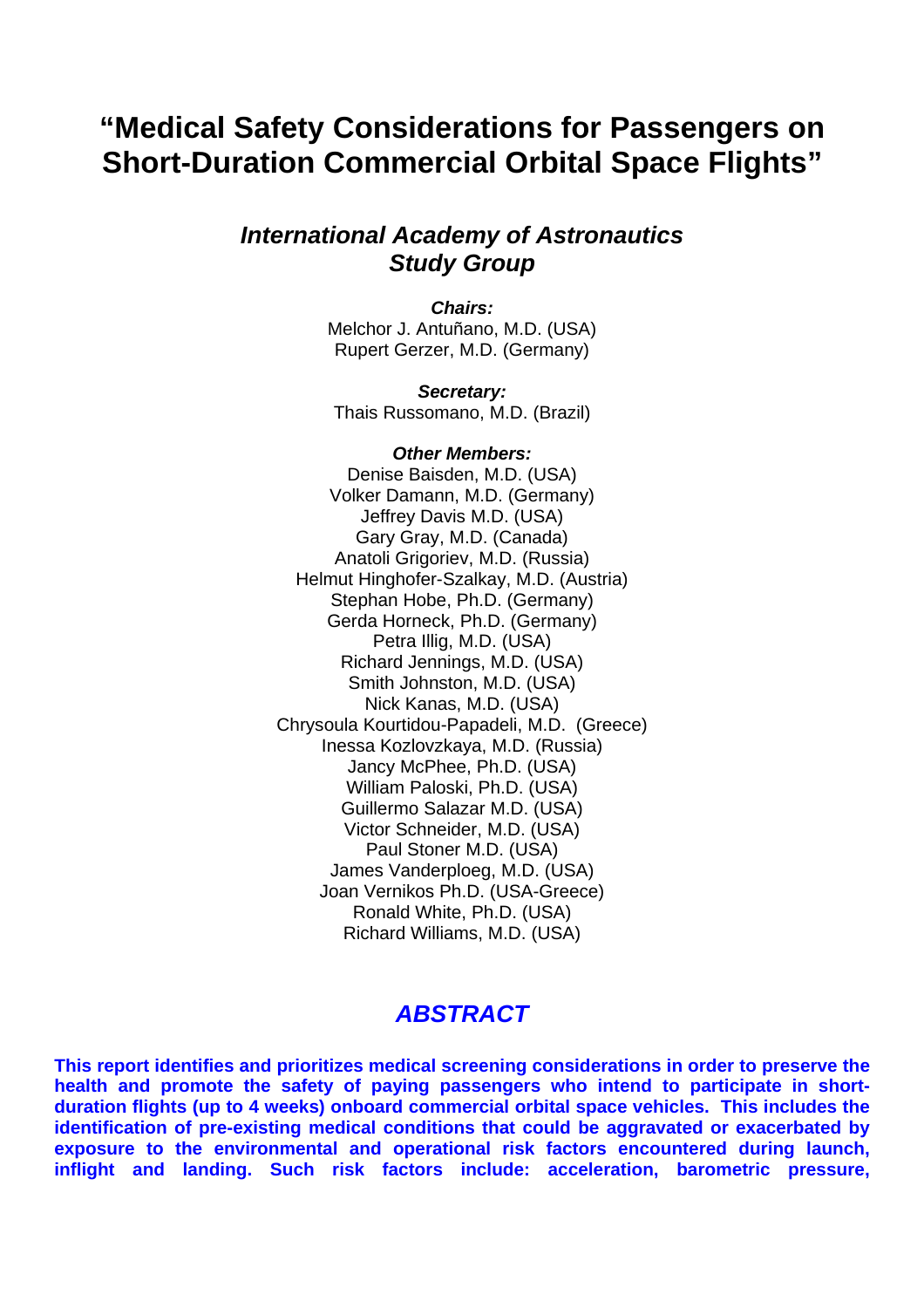**microgravity, ionizing radiation, non-ionizing radiation, noise, vibration, temperature and humidity, cabin air, and behavioral and communications issues. Because of the wide variety of possible approaches that can be used to design and operate manned commercial orbital space vehicles, it is very difficult to make unequivocal recommendations on specific medical conditions that would not be compatible with ensuring safety during orbital space flight. However, space flight is associated with a number of physiological and psychological changes that may cause and/or aggravate certain medical conditions and could adversely impact a passenger's health and safety including significant deformities (congenital or acquired) of the musculoskeletal system, diseases, illnesses, injuries, infections, tumors, treatments (pharmacological, surgical, prosthetic, or other), or other physiological or pathological or psychiatric conditions that: 1) may result in an inflight medical emergency, 2) may result in an inflight death, 3) may compromise the health and safety of other passengers or space vehicle occupants, 4) may interfere with the proper use (don and doff) and operation of personal protective equipment, 5) may interfere with emergency procedures (including evacuation), or 6) may compromise the safety of the flight. This report outlines recommendations on the medical history assessment, physical examination and medical tests of prospective orbital space passengers, as well as the recommended disposition of those passengers who have medical conditions that may preclude their participation in space flight. Other issues discussed include pre-flight, inflight and post-flight medical considerations.****The first commercial orbital space vehicles will have very limited or even absent medical intervention capabilities onboard, and it will be very difficult (if not impossible) to quickly divert an orbital space flight in order to obtain more advanced medical care for passengers on the ground. Therefore, prospective passengers with significant medical conditions will have to be evaluated very carefully before allowing them to participate in orbital space flight. Finally, this report provides a detailed overview of medical liability issues of other legal aspects applicable to manned commercial orbital space flights.** 

## *OBJECTIVE*

To identify and prioritize medical screening considerations in order to preserve the health and promote the safety of paying passengers who intend to participate in short-duration flights **(up to 4 weeks)** onboard commercial **orbital** space vehicles. This report is intended to provide general **medical** guidance to the operators of orbital manned commercial space vehicles for the medical assessment of prospective passengers. **More specifically, this report is intended for medical personnel employed by commercial space vehicle operators.** Physicians supported by other appropriate health professionals who are trained and experienced in the concepts of aerospace medicine should perform the medical assessments of all prospective space passengers. In view of the wide variety of possible approaches that can be used to design and operate **orbital** manned commercial space vehicles in the foreseeable future, the IAA medical safety considerations are generic in scope and are based on current analysis of physiological and pathological changes that may occur as a result of human exposure to operational and environmental risk factors present during **orbital** space flight.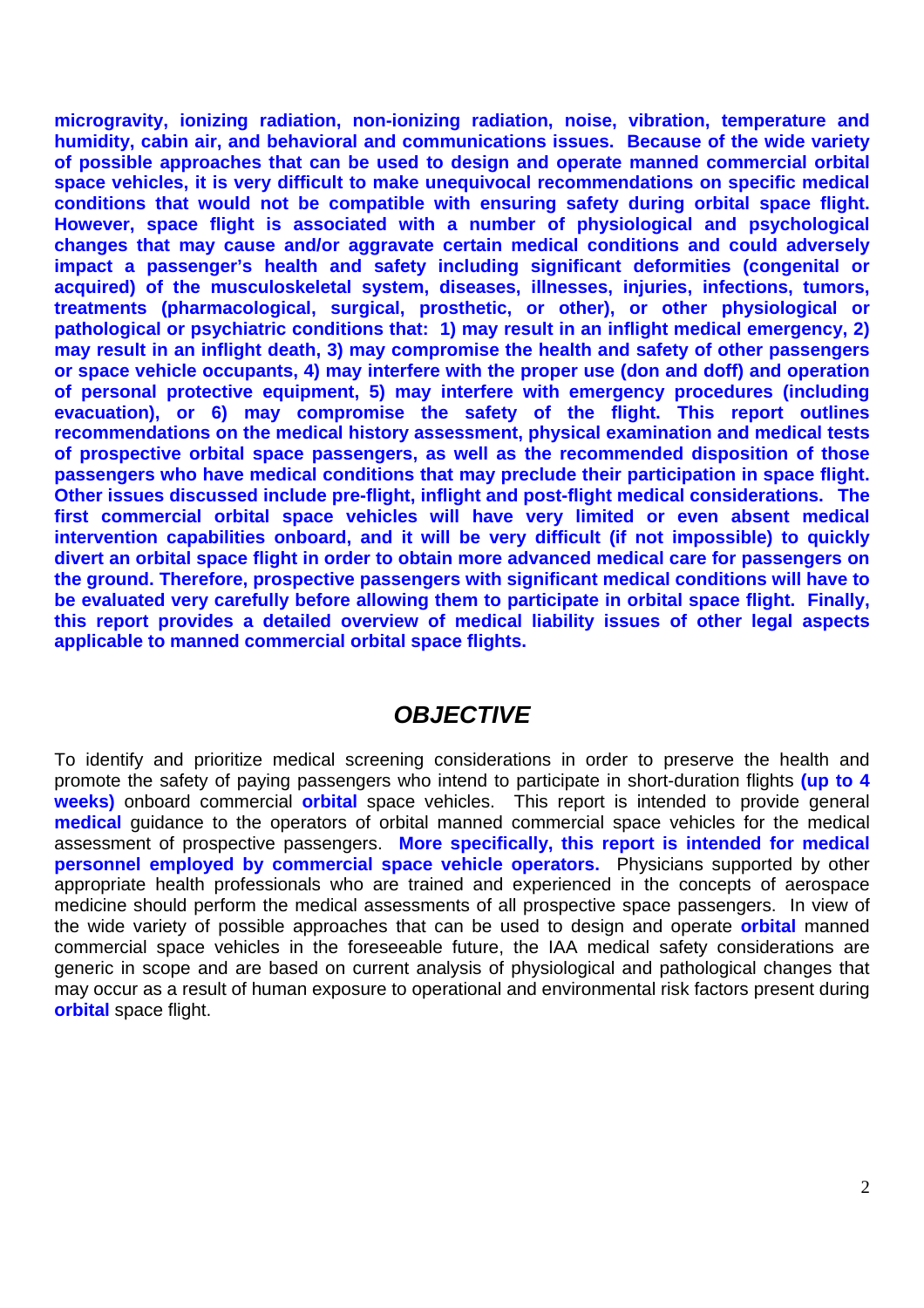## *SIGNIFICANT DEVELOPMENTS IN MANNED COMMERCIAL SPACE TRANSPORTATION (sub-orbital and orbital)*

**Although this report specifically addresses the medical safety considerations for prospective passengers in orbital space flights, it is relevant to provide a brief background on recent accomplishments and ongoing developments involving commercial sub-orbital and orbital space flights. The emerging commercial industry on sub-orbital human space transportation represents a stepping stone towards making space flight a reality for the "general public". Furthermore, the success or failure in establishing commercial sub-orbital space flight services available to the general public could have a significant impact (positive or negative) on the future business success of the entire manned space flight industry (sub-orbital and orbital).** 

### **MANNED SUB-ORBITAL SPACE FLIGHT DEVELOPMENTS**

After many years of hopes, speculation, skepticism, and competition, the sub-orbital vehicle "SpaceShipOne" won the coveted \$10 million "Ansari X Prize" by becoming the first private reusable launch vehicle (RLV) to successfully fly above 328,000 feet (62 miles or 100 kilometers), twice within two weeks, while carrying one civilian astronaut and the equivalent weight of two additional occupants. SpaceShipOne built by Burt Rutan's Scaled Composites, owned by Microsoft co-founder Paul G. Allen through his company Mojave Aerospace Ventures, was flown to a record altitude of 367,442 ft (69.7 miles or 112.3 km) by test pilot Brian Binnie on October 4, 2004. This prize-winning flight occurred exactly 47 years after the launch of the Russian Satellite "Sputnik" and exceeded the previous altitude record (354,200 feet) set by pilot Joe Walker onboard an X-15 on August 22, 1963. Upon landing, Brian Binnie received his commercial astronaut wings from the Federal Aviation Administration (FAA) Administrator Marion Blakey and officially became the 434<sup>th</sup> human to fly into space. However, it is important to recognize that the 433<sup>rd</sup> human to become an official astronaut was Mike Melvill who, on June 21, 2004, set the world-record for the first private sub-orbital flight (328,491 feet) onboard SpaceShipOne. Melvill flew once again on September 29, 2004, to complete the first of the two official sub-orbital flights (337,500 feet) required to win the "Ansari X Prize." Melvill and Binnie became the pioneers of the next phase in the exploration and exploitation of space - "Private Manned Space Flight".

Sir Richard Branson (founder of Virgin Atlantic Airways) has established the first commercial spaceline named "Virgin Galactic". He licensed the technology owned by Allen's Mojave Aerospace Ventures, and signed a contract with Burt Rutan's Scaled Composites to build a larger version of SpaceShipOne capable of carrying 6 passengers on a 2-hour sub-orbital flight (including 3-4 minutes of microgravity). **Several "SpaceShipTwo" vehicles are being built by Scaled Composites.** So far, about 250 people from 30 countries have signed in to fly as passengers with Virgin Galactic **and the first 100 (Founders) are currently undergoing medical evaluations and training in preparation for a tentative sub-orbital flight in 2010.**

There are several other private companies involved in the development of manned sub-orbital commercial space vehicles including Armadillo Aerospace, BensonSpace, Blue Origin, Bristol Aerospace, Canadian Arrow, EADS Astrium, Myasishchev, PlanetSpace, Rocketplane, Starchaser Industries, TGV Rockets and Xcor. In addition, several companies are developing orbital commercial space vehicles including BensonSpace, Energir Kliper, Excalibur Almaz, PlanetSpace, Shenzhou, Soyuz, SpaceX, and Transformational Space.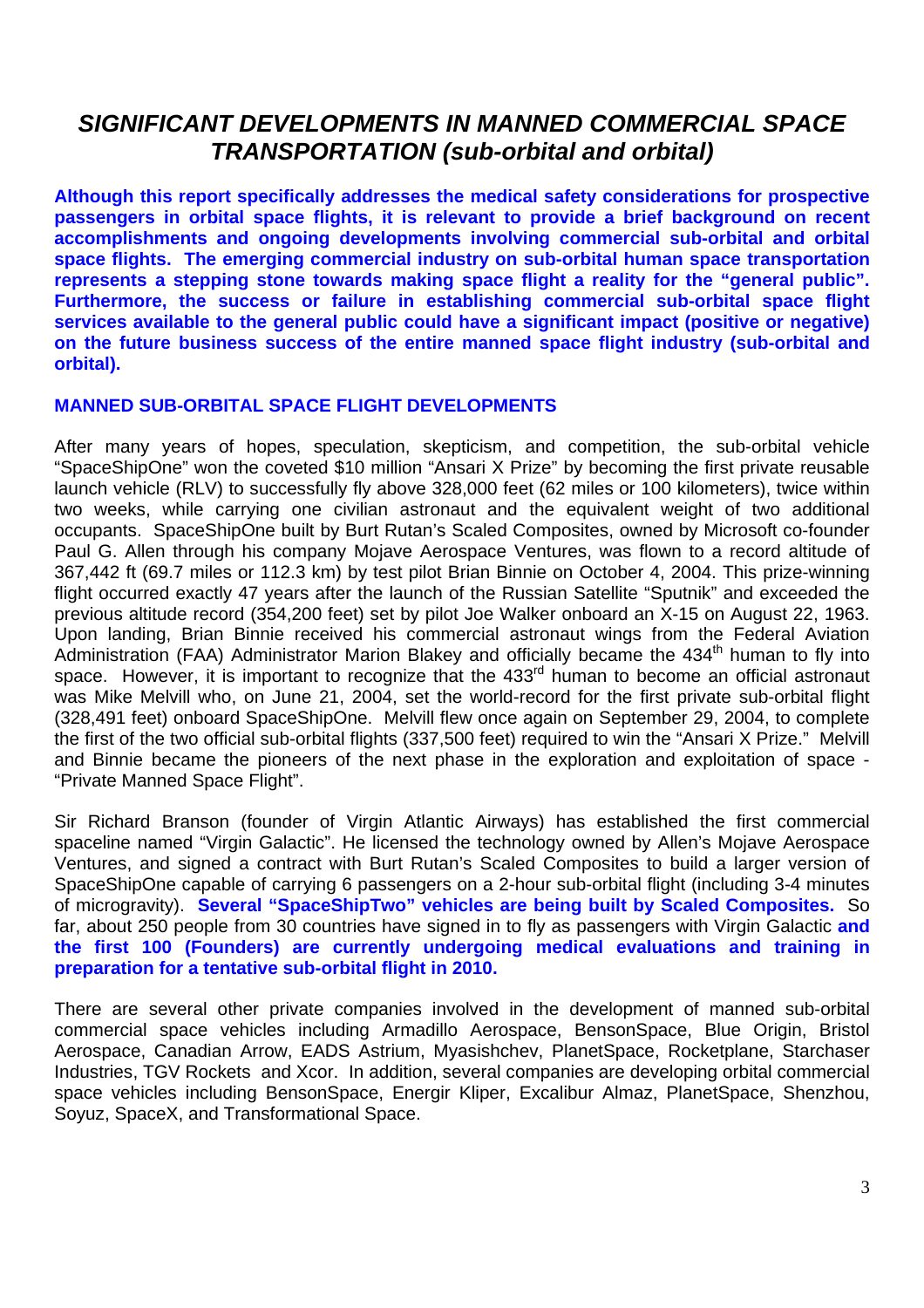According to a 2006 "Survey on Public Space Travel" produced by Futron/Zogby, the sub-orbital space tourism market is expected to produce \$650 million in revenues per year by 2021 (13,000 space flight participants per year). The Futron Corporation, is a company that forecasts spacerelated markets.

**A comprehensive discussion of all advanced aerospace technologies that could facilitate access to space is beyond the scope of this report. However, a highly promising technological development that has the potential of revolutionizing human access to space involves the ongoing development of advanced scramjet aerospace vehicles. For example,**  the X-43A unmanned research vehicle successfully flew at an altitude of 110,000 feet above the Pacific Ocean and set a flight record by reaching a speed of Mach 9.8 (about 7,000 mph). The X-43A scramjet demonstrator was mated to a modified Pegasus booster rocket that was air launched from NASA's B52-B at an altitude of 47,000 feet. Following separation, the booster carried the X-43A to 110,000 feet, where it detached and ignited its scramjet engine for approximately 10 seconds. It is predicted that scramjets will reach speeds of Mach 15 and higher. These engines have the advantage over rockets in that they extract oxygen from the surrounding atmosphere instead of having to carry liquid-oxygen tanks onboard the vehicle. This successful X-43A flight was a significant milestone in the development of scramjet technology that has the potential to offer an alternative to rocket propulsion, and that may enable cheaper and safer supersonic flights in the future. Scramjet vehicles could represent the next revolutionary step **(rather than evolutionary)** in manned commercial aerospace transportation.

#### **GOVERNMENT OVERSIGHT OF SUB-ORBITAL COMMERCIAL SPACE FLIGHTS**

At the present time, the U.S. is the only country that has established licensing requirements for manned commercial space operations. The U.S. Commercial Space Launch Amendments Act of 2004 (H.R. 5382) laid out the definition of a sub-orbital space passenger vehicle, clarified the process for licensing such vehicles, and allowed paying passengers to fly into space at their own risk. This Act authorizes the FAA to issue permits allowing commercial space vehicle operators to carry paying passengers into space. The Act requires passengers to be fully informed **in writing** about all of the potential risks of participating in space flights. **An operator must inform each passenger about the risks of the launch and reentry, including the safety record of the launch or reentry vehicle type. For each flight, the operator must disclose each known hazard and risk that could result in a serious injury, death, disability, or total or partial loss of physical and mental function. An operator must also inform each passenger that the U.S. Government has not certified the launch vehicle and any reentry vehicle as safe for carrying crew or passengers.** By allowing passengers to fly at their own risk, this Act was intended to limit the operators' liability for passenger safety, thus giving this emerging industry an opportunity to succeed. The FAA will have to wait eight years after enactment of the new Act to begin issuing regulations to protect the safety of space passengers. In the meantime, the FAA may restrict space vehicle design features or operating practices only if they have resulted in a serious or fatal injury to passengers or crew (accident), or caused an unsafe unplanned event (incident). Equally important in this Act is a section on manned space vehicle experimentation. Under current laws, any commercial experimental space vehicle must comply with the FAA licensing requirements of a fully functional space vehicle before it can be launched. However, under the new Act, as long as there are no paying passengers aboard, the licensing requirements are less stringent (and less costly) in order to facilitate the flight testing/evaluation of new space vehicle concepts. Furthermore, there is no limit on the total number of experimental flights permitted under the new licensing requirements.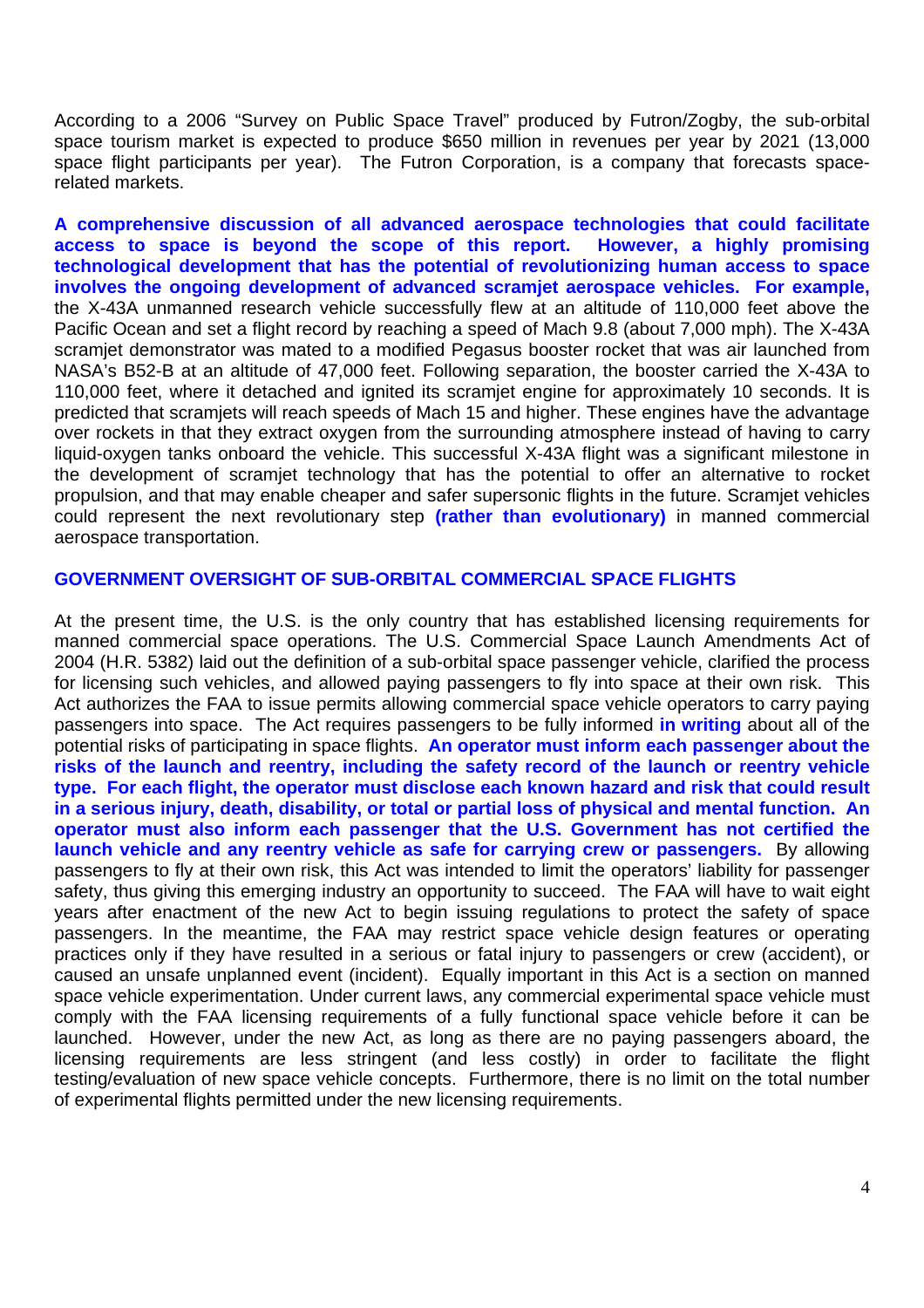### **MANNED ORBITAL SPACE FLIGHT DEVELOPMENTS**

A joint commercial venture between Space Adventures, the Russian Aviation and Space Agency (Rosaviakosmos), and Rocket Space Corporation Energia (RSC Energia) has made it possible for paying passengers to fly aboard Soyuz TMA launch vehicles to the International Space Station (ISS). To date, there have been five high-profile customers to participate in orbital flights: Dennis Tito (April 2001), Mark Shuttleworth (April 2002), Greg Olsen (October 2005), Anousheh Ansari (September 2006), and Charles Simony (April 2007). At the present time, this successful commercial space venture represents the only means for the general public to experience the thrill and adventure of orbital space flight. Space Adventures has announced plans for additional orbital flights and circumlunar flights for an estimated fee of \$100 million, and **has tentative plans for a first tourist EVA from the ISS. Richard Garriott (son of former NASA astronaut Owen Garriott) is one of several passengers who have expressed interest in performing an EVA for an additional multimillion dollar fee.** 

Robert Bigelow (founder of Bigelow Aerospace) announced his decision to sponsor a \$50 million "America's Space Prize" competition to build and fly a private spacecraft capable of carrying no less than 5 people into orbit. Such a vehicle will make it possible to transport space passengers to the private orbital station that he is currently developing based on NASA's inflatable space habitat technology. Bigelow Aerospace launched to low orbit a 1/3 scale "Genesis I" module in July 12, 2006, that was carrying Magadascar Cockroaches and Mexican Jumping Beans. A larger "Genesis II" module was launched in late July 2007 carrying cockroaches and scorpions. If everything goes according to Bigelow's testing plans, a full-size "Sundance" module could be launched in early 2010, and be ready for visitors by 2012.

Despite these incredible aerospace technological achievements and the ongoing efforts to continue facilitating the development of manned commercial space flight operations, the emerging commercial space transportation and tourism industries (sub-orbital and orbital) will also have to address a number of risk factors in order to promote the health and safety of future passengers. An emphasis on occupant safety will also help decrease the companies' potential liability in case of an incident or accident.

## *MEDICAL REPORTS RELEVANT TO THE SAFETY OF FUTURE PASSENGERS IN MANNED COMMERCIAL ORBITAL SPACE FLIGHTS*

Several reports have been published regarding the subject of medical guidelines for participants in commercial space flights. In 1999, the Aerospace Medical Association (AsMA) approved a resolution urging that appropriate agencies develop relevant U.S. Federal policies, procedures, guidelines, and regulations to ensure the health and safety of human crewmembers and passengers involved in manned commercial space flights. On November 20, 2000, AsMA convened a task force to develop a position paper on "Medical Guidelines for Space Passengers". Two sets of guidelines were published in the "Aviation, Space and Environmental Medicine" journal in the October 2001 and November 2002 issues (Ref<sup>3,4</sup>). **The AsMA medical guidelines for passengers participating in orbital space flights consist of several lists of disqualifying medical conditions for flights of 1 to 7 days based on several assumptions including: 1) The space vehicle would only accommodate 4-6 passengers, 2) The cabin would be pressurized to sea level with an 80% nitrogen and 20% oxygen gas-mixture, 3) Inflight acceleration profile would range between 2**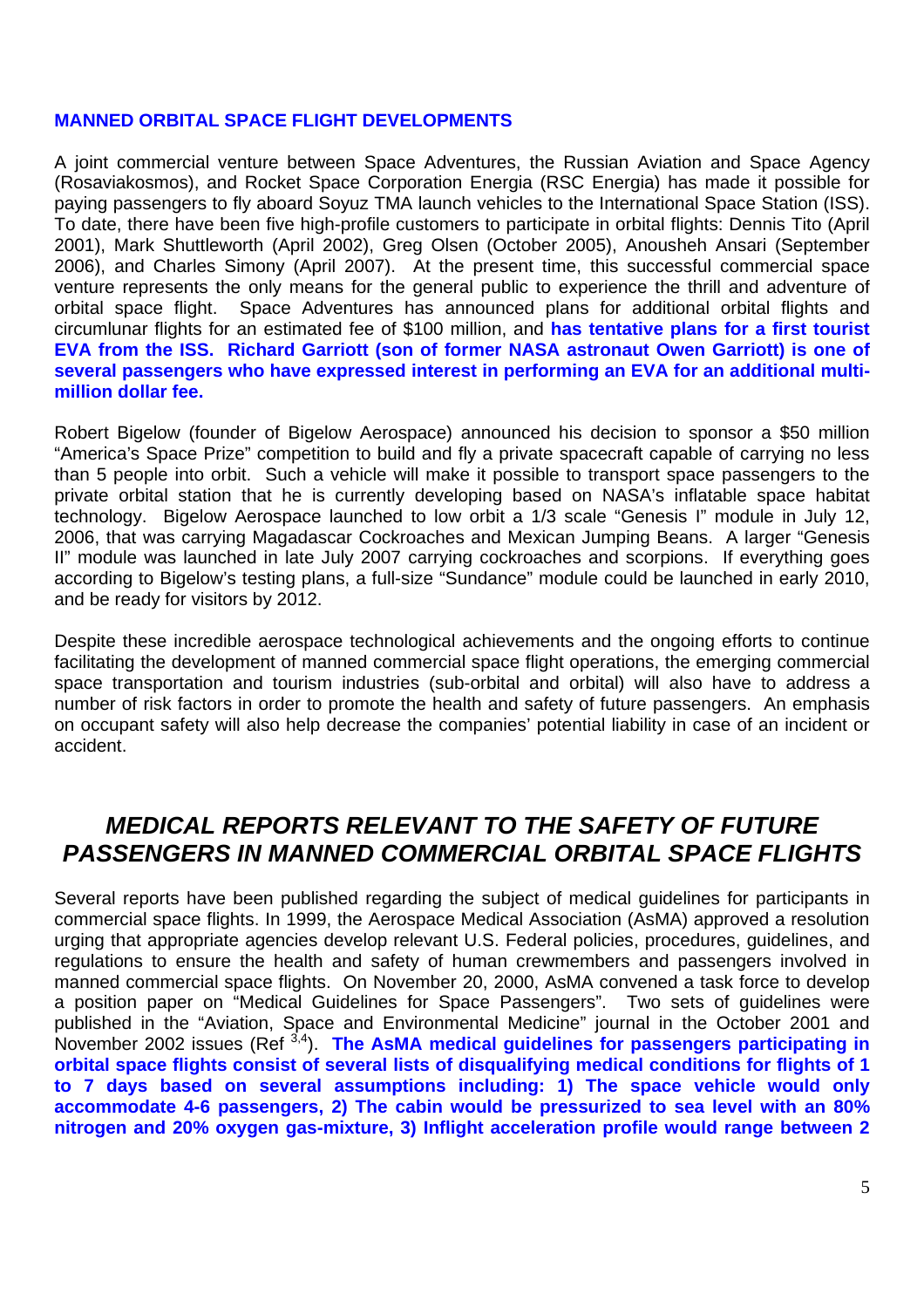#### **and 4.5 +Gz or Gx depending upon the vehicle design, 4) There would be different emergency egress procedures depending upon the vehicle design.**

On February 11, 2005, the FAA Office of Aerospace Medicine released a report on "Recommended Guidelines for Medical Screening of Commercial Space Passengers" during the 8th FAA Commercial Space Transportation Forecast Conference (Ref<sup>1</sup>). This report had actually been completed in March 31, 2003, and was the culmination of a team effort that started in July of 1998. This report was one element of the FAA Office of Commercial Space Transportation's "Guidance for Commercial Sub-orbital Reusable Launch Vehicle Operations with Space Flight Participants." **The FAA medical guidelines for passengers participating in orbital space flights includes the recommended medical history questionnaire, physical examination parameters and laboratory testing based on the following assumptions: 1) An inflight cabin environment not exceeding 8,000 ft (10.91 psi) cabin pressure, 2) Passengers would not be required to wear a pressurized suit, 3) Passengers would be expected to perform an emergency evacuation without assistance and would not compromise the safety of other occupants, 4) Vehicle acceleration profile would not exceed +4Gz (-2Gz), ±4Gx and ±1Gy, and 5) Passengers would not be required to use an anti-G suit. These guidelines included a section on medical conditions that may contraindicate passenger participation in space flight and another section on the recommended disposition of prospective space passengers who have such medical conditions.**

The International Space Station (ISS) medical program has been developed by the five partner space agencies in the U.S., Russia, Europe, Canada and Japan. Medical standards have been developed as one aspect of the medical program and one specific set of standards addresses paying passengers called Space Flight Participants (SFP). These SFP standards permit flights up to 30 days in length.

**A detailed comparison of the similarities and differences among the above-mentioned medical guidelines and standards is beyond the scope of this report. However, the traditional philosophy behind government space-agency medical standards has been to ensure operational safety by excluding a large number of medical conditions, to avoid any negative impact on mission success due to medical conditions, to limit the potential risk of medical events occurring during flight, and to enable long-term medical clearances in support of astronaut career longevity. On the other hand, the philosophy behind the medical guidelines recommended by AsMA and FAA is to maximize the number of potential space passengers by limiting the number of truly disqualifying medical conditions, to accept limited mission impact without compromising safety, to accept some risk of medical events occurring during flight, and to focus on one-time medical clearances for one-flight passengers.** 

**The IAA "Medical Safety Considerations for Passengers on Short-Duration Commercial Orbital Space Flights" differ from previously published medical guidelines and standards for orbital space passengers in several ways: 1) The identification of medical conditions that could be adversely impacted by space flight is based on the most relevant operational and environmental factors that represent actual risks to the occupants of commercial space vehicles. Some of these factors will vary depending upon the space vehicle design and flight profile, 2) The only operational assumption is that passengers will be capable of performing an emergency evacuation without assistance (unless a special accommodation can be made for an individual with a disability or condition that interferes with an emergency evacuation) and will not compromise the safety of other occupants (crew members or passengers), 3) This approach provides flexibility to accommodate different levels of medical fitness for orbital flight based on differing flight profiles resulting from different approaches to space-vehicle design, and 4) This approach is not based on making assumptions about the flight envelope**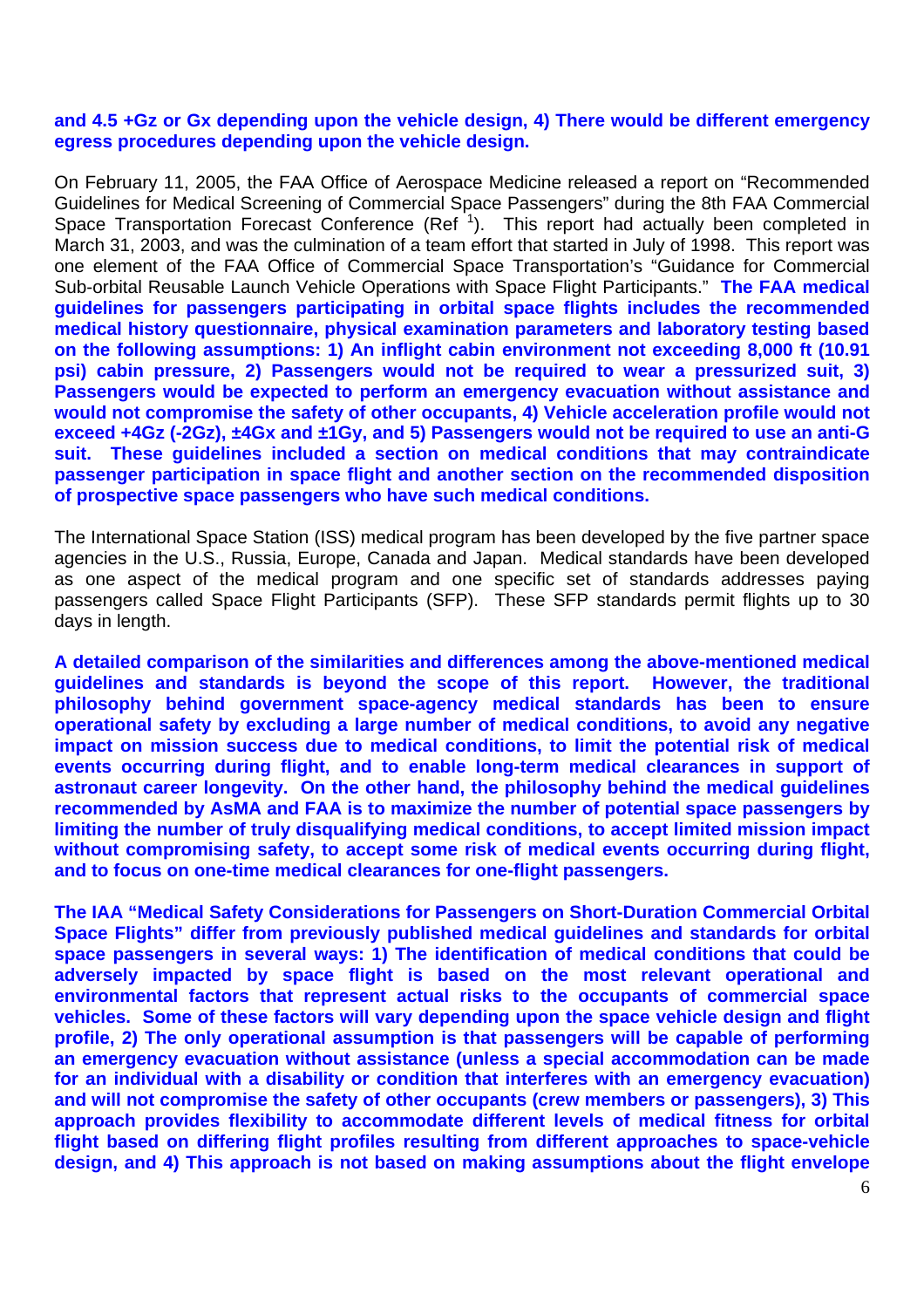#### **of space vehicles. The different approach used to develop this report represents a more practical method to provide guidance to medical personnel employed by commercial space vehicle operators to make decisions about passenger fitness for flight depending upon the specific operational characteristics of various space vehicle designs.**

Since the beginnings of manned space exploration, relatively healthy professional astronauts have been selected to participate in space flights, and, from a medical fitness point of view, they should not be considered a representative sample of the general population. However, even among these professional astronauts who have been subject to very thorough initial medical selection tests and to subsequent medical screening and monitoring evaluation procedures, some have experienced a variety of ground and inflight medical events **(in most cases minor)**. For example, a study of 607 astronauts and payload specialists (521 men and 86 women) involved in 106 Space Shuttle missions (STS-1 through STS-108) between April 1981 and December 2001 covering over 5,496 flight days (4,673 days for men and 823 days for women) indicated that 98.1 % of men and 94.2% of women reported 2,207 separate medical events or symptoms during flight (1,882 events in men and 325 events in women). Reported medical events or symptoms included space adaptation syndrome (39.6%), nervous system and sensory organs (16.7%), digestive system (9.2%), injuries and trauma (8.8%), musculoskeletal system and connective tissue (8.2%), skin and subcutaneous tissue (8%), respiratory system (4.5%), behavioral signs and symptoms (1.8%), infectious diseases (1.3%), genitourinary system (1.5%), circulatory system (0.3%), and endocrine, nutritional, metabolic and immunity disorders (0.1%). There were 194 events due to injury, including 14 fatalities (Ref<sup>9</sup> – **Chapter 30, Pages 708-710).**

Orbital space flight exposes individuals to an environment that is **potentially** far more hazardous than what is experienced by passengers who fly onboard current airline transports. In orbital flights, **some** pre-existing medical conditions **could** be aggravated or exacerbated by exposure to the environmental and operational risk factors encountered during launch, inflight and landing **(Table 1).** 

| <b>Acceleration</b>             |
|---------------------------------|
| <b>Barometric Pressure</b>      |
| <b>Microgravity</b>             |
| <b>Ionizing Radiation</b>       |
| <b>Non-Ionizing Radiation</b>   |
| <b>Noise</b>                    |
| <b>Vibration</b>                |
| <b>Temperature and Humidity</b> |
| <b>Cabin Air</b>                |
| <b>Behavioral</b>               |

*Table 1. Operational and Environmental Risk Factors in Orbital Space Flights.*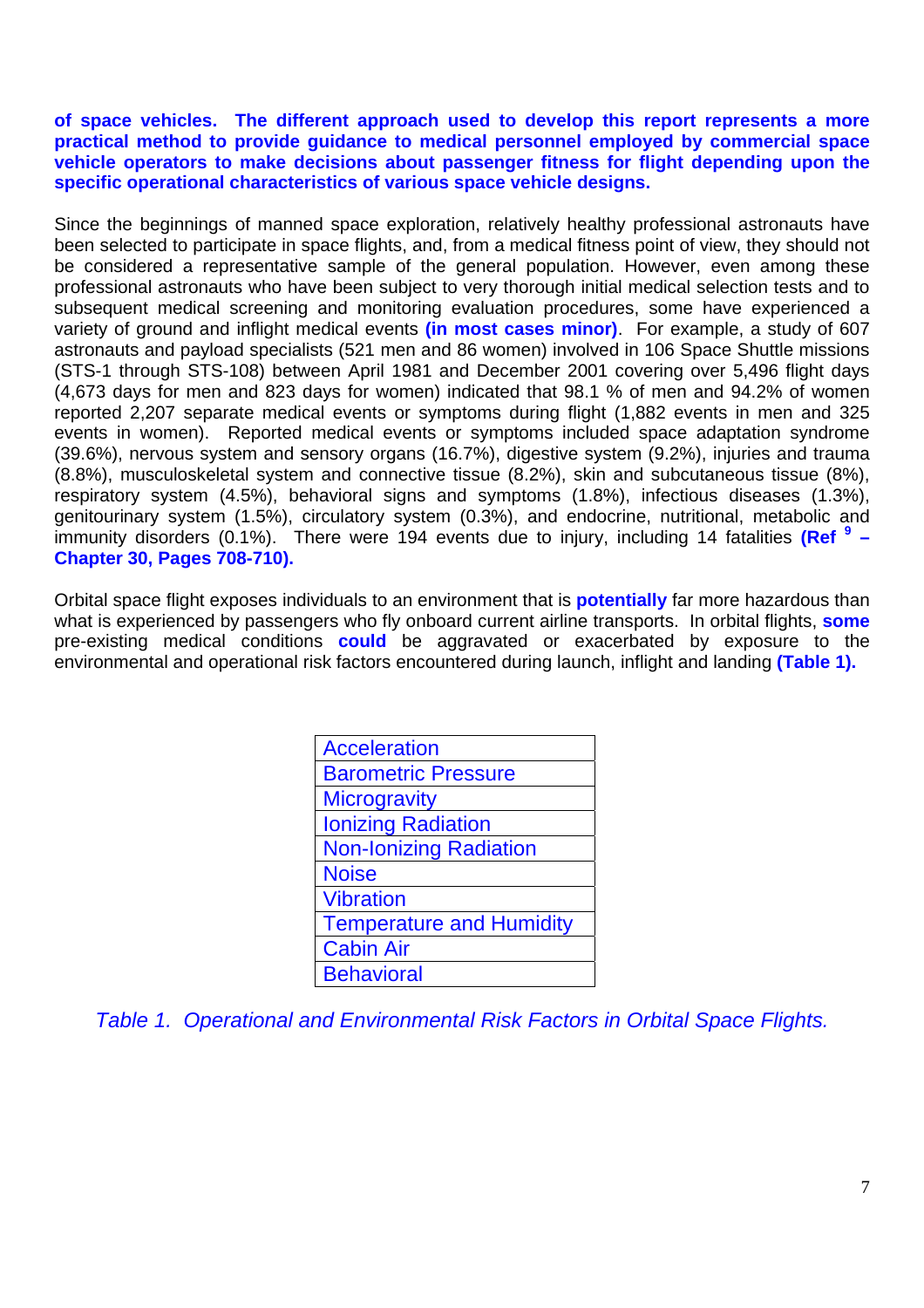## *MEDICAL IMPLICATIONS OF OPERATIONAL AND ENVIRONMENTAL RISK FACTORS IN ORBITAL SPACE FLIGHTS*

### **ACCELERATION**

Significant medical concerns exist with the application of sustained gravitoinertial forces (Gs) to the human body as a consequence of space vehicle acceleration. In general, the acceleration envelope recommended for an aerospace vehicle carrying passengers should not exceed  $+4G_z$  (-2G<sub>z</sub>),  $\pm 4G_x$ and  $\pm 1$ G<sub>y</sub> (Ref<sup>1</sup>). Neurologic, cardiovascular and musculoskeletal problems are the primary health concerns associated with inflight acceleration exposure, with head-to-foot ("eyeballs down" or  $+G<sub>z</sub>$ ) acceleration causing the most harm. However, exposure to +Gz can also have an impact on pulmonary function and alter ventilation/perfusion ratios resulting in hypoxemia, airway closure, and atelectasis. To avoid the potential for compromising cardiovascular and neurological function, acceleration forces are preferably applied in the front-to-back  $(+G<sub>x</sub>)$  direction (eveballs in). An individual is more tolerant to  $+G_x$  acceleration, and with the heart and brain located at approximately the same level within the acceleration field there is less risk for acceleration-induced loss of consciousness (G-LOC). Acceleration stress is known to be dysrhythmogenic (i.e. causing changes in cardiac rate, rhythm, and conduction). Higher and longer exposures to acceleration could potentially increase the frequency of dysrhythmias. As long as the head, neck and spine are stabilized before the acceleration exposure and remain so until the exposure is completed, the potential for musculoskeletal injury is markedly reduced. An individual's tolerance to  $+G<sub>z</sub>$  acceleration is dependent on the individual's anatomic and physiologic characteristics and the nature of the acceleration profile. The maximum  $+G<sub>z</sub>$  level, exposure duration and the rate of onset of the  $+G<sub>z</sub>$  are important determinants of the risk of neurological compromise, cardiac rhythm disturbances and musculoskeletal (especially neck) injury. Onset-rates greater than 0.1G/second are considered rapid since they exceed the ability of the cardiovascular system to fully respond to preserve adequate central nervous system blood flow. Rapid-onset rates of 1.0G/second and greater can result in G-LOC without visual warning symptoms. Conservative relaxed, unprotected tolerance of completely healthy humans to  $+G<sub>z</sub>$  acceleration is considered approximately  $+3G<sub>z</sub>$  (normal range 3.1 to 4.0) for rapid-onset profiles and increases to approximately  $+3.5G<sub>z</sub>$  (normal range 3.7 to 5.6) with gradualonset profiles. Individuals with compromised cardiovascular anatomy or function may have reduced tolerances. Care should be exercised with rapid-onset profiles to  $+3G<sub>z</sub>$  or more, sustained for 5 seconds or longer.

For a more comprehensive review of reference information on human exposure limits to acceleration it is recommended to consult "NASA Bioastronautics Data Book" (Ref <sup>8</sup> - Chapter 4, Pages 149-190), "Fundamentals of Aerospace Medicine" (Ref <sup>9</sup> - Chapter 4, Pages 86-98), and "Human Space **Flight Mission Analysis and Design" (Ref <sup>9</sup> - Chapter 5, Pages 115-116).**

*The following are some medical conditions that could be adversely impacted by exposure to acceleration:* 

- ♦ *Cardiovascular pathologies such as congenital heart diseases, valvular heart diseases, cardiomyopathies, pericarditis, myocarditis, endocarditis, ischemic heart diseases, dysrhythmias, aortic aneurysm, peripheral vascular diseases, uncontrolled hypertension, or autonomic neuropathy associated with hypotension.*
- ♦ *Cerebrovascular diseases such as stroke, transient ischemic attack (TIA), intracranial bleed, intracranial aneurysm, AV malformations, cavernous angiomas.*
- *Cerebral tumors.*
- Loss of consciousness of unknown origin or recurrent syncope.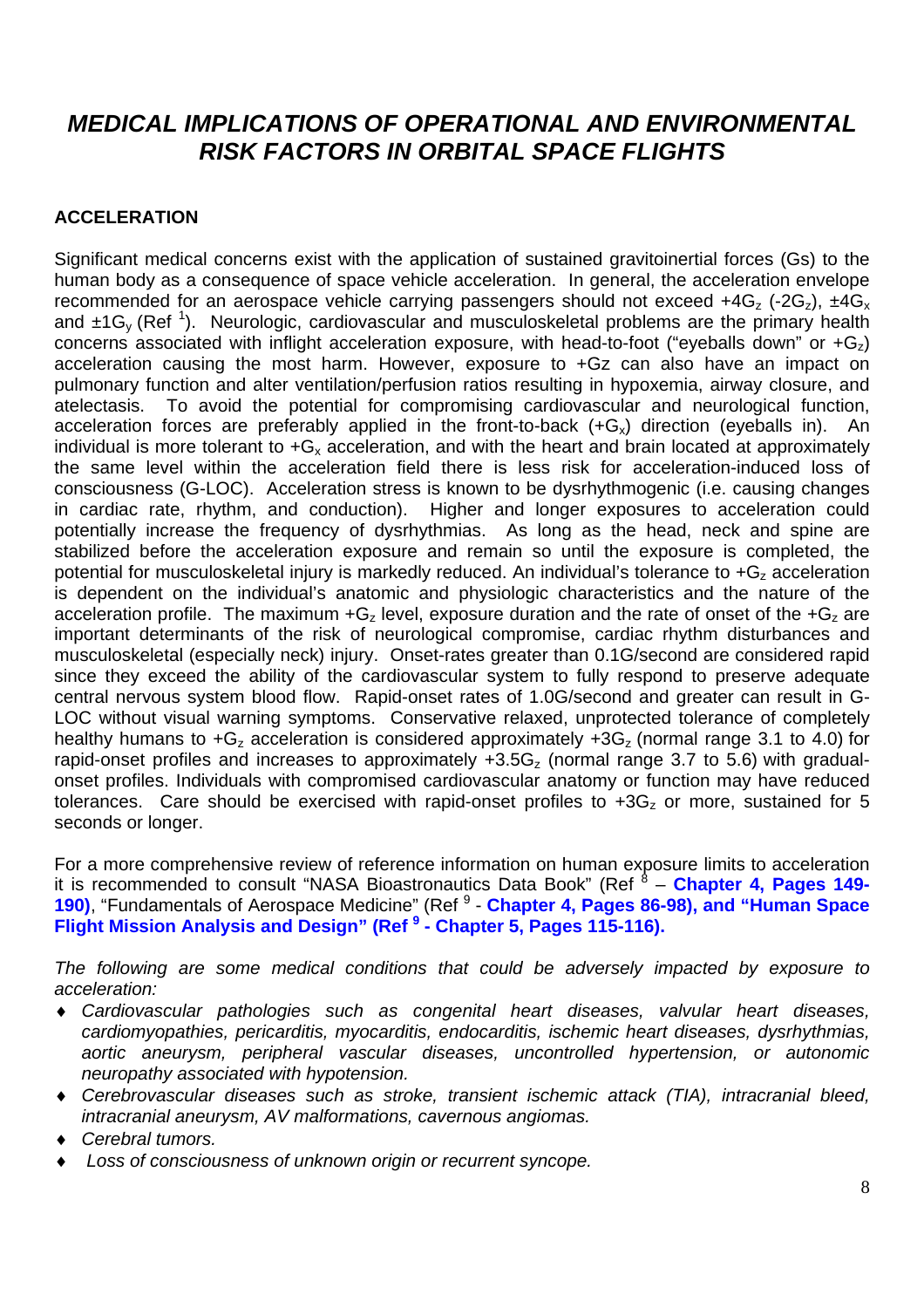- ♦ *Musculoskeletal disorders such as symptomatic cervical arthritis, recent spinal injury, severe osteoporosis, spondylolysis, spondylolisthesis, herniated nucleous pulposus, non-healed displaced fractures, non-reduced dislocations of large joints.*
- Ophthalmologic disorders such as retinal detachment, hemorrhages or other retinal vascular *problems.*
- Individuals with high degrees of myopia (<-6 diopters) may be at increased risk of retinal *detachment*
- Severe chronic dizziness, positional vertigo, motion sickness, or other vestibular/orientation *problems of any cause.*
- **Recent intra-cranial, intra-thoracic or intra-abdominal trauma.**
- Acute or chronic hemorrhagic states of any cause.
- ♦ *Chronic symptomatic hernias.*
- ♦ *Draining fistulas.*
- ♦ *Pregnancy.*
- *Recent significant health problems or recovery from surgery*

### **BAROMETRIC PRESSURE**

Cabin pressure may vary depending upon the design of the space vehicle. In the NASA Space Shuttle program, the cabin pressure is typically maintained at a sea level pressure of 14.7 psi. This allows for essentially a shirt-sleeved environment. In preparation for extravehicular activity, the cabin pressure is lowered to 10.2 psi. This is equivalent to approximately a 10,000 feet cabin altitude; however, the partial pressure of oxygen is increased to be equivalent to an 8,000 feet cabin altitude. Ear and sinus blocks are possible with changes in cabin pressure. Depending upon the design of the space vehicle, lower pressures may exist in the cabin possibly requiring the use of a pressure suit. This requirement for a pressure suit may present a problem to individuals with certain medical conditions and/or disabilities. The partial pressure of oxygen may also vary depending upon the vehicle design. For example, airline transport aircraft are designed to maintain a cabin altitude of up to 8,000 feet while flying at their maximum operational altitude. This altitude can present a problem to individuals with certain cardiac or pulmonary conditions. Lower partial pressures of oxygen (higher cabin altitude equivalent) can pose greater problems for some individuals and supplementary oxygen might be required.

Space vehicles operate at such high altitudes that there is a potential risk for an inflight decompression (rapid or explosive) to very low or even absent atmospheric pressures. Such an exposure could result in decompression sickness (DCS) or even death (due to hypoxia or ebullism) among occupants. Similar risks exist during extravehicular activities (EVA) with the use of EVA suits. Individuals who have experienced a previous incident of DCS may have an increased risk of experiencing a subsequent incident if exposed to an inflight decompression. Other DCS predisposing factors **during EVA** include: increasing age, obesity, recent injuries, alcohol consumption, exposure to high barometric pressure differentials, exposure to high rates of pressure change, longer duration of exposure to pressure changes, repetitive exposures to pressure changes, and exposure to low ambient temperatures. **The onset of any signs or symptoms of space motion sickness should preclude passenger participation in EVA for the next few days. Therefore, due the reported higher incidence of space motion sickness during the first few days of space flight, passengers should abstain from participating in EVA during the first 5 days after launch.** 

For a more comprehensive review of reference information on human exposure limits to changes in barometric pressure it is recommended to consult "NASA Bioastronautics Data Book" (Ref<sup>8</sup> -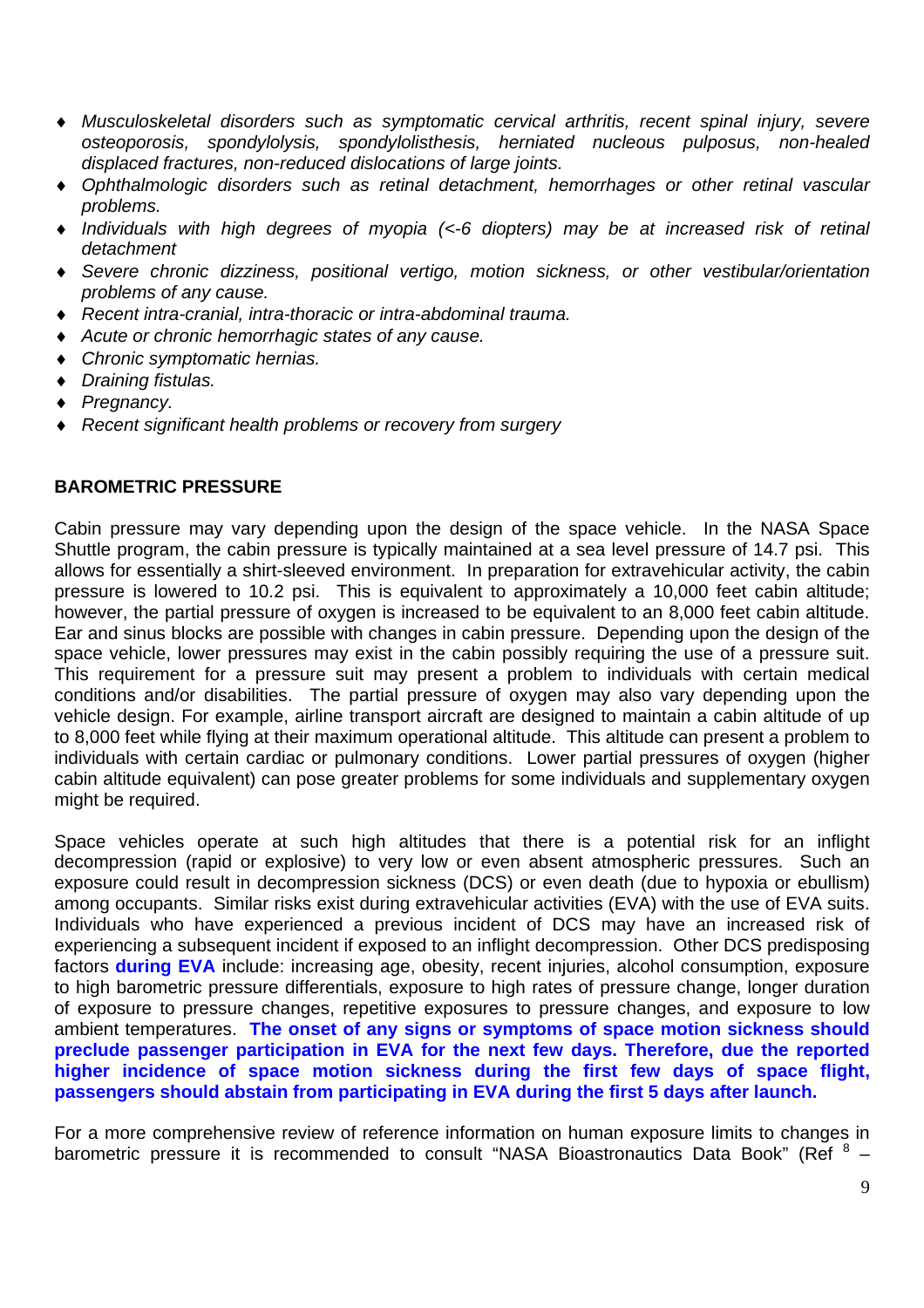### **Chapter 1, Pages 1-34)**, "Fundamentals of Aerospace Medicine" (Ref <sup>9</sup> - Chapter 3, Pages 46-82), **and "Human Space Flight Mission Analysis and Design" (Ref <sup>9</sup> - Chapter 17, Pages 543-544).**

*The following are some medical conditions that could be adversely impacted by exposure to decreased barometric pressure and/or hypoxia:* 

- ♦ *ENT disorders that may interfere with normal ventilation of paranasal sinuses or the middle ear, allergic rhinitis, severe adenoid hypertrophy, severe otitis media, severe otitis externa, recurrent bleeding from the nasopharynx.*
- ♦ *Pulmonary disorders such as pulmonary vascular disease, pneumothorax, pulmonary fibrosis, active asthma, emphysema, pulmonary blebs and bullae, chronic obstructive pulmonary disease (COPD), pulmonary infectious diseases, bronchitis.*
- ♦ *Cardiovascular pathologies such as congenital heart diseases, valvular heart diseases, cardiomyopathies, pericarditis, myocarditis, endocarditis, ischemic heart diseases, dysrhythmias.*
- ♦ *Cerebrovascular diseases such as stroke, transient ischemic attack, intracranial bleed.*
- Seizures, convulsions, epilepsy.
- ♦ *Acute or chronic hemorrhagic states of any cause.*
- ♦ *Anemia, hemoglobinopathies, hemolytic disorders, blood dyscrasias.*
- ♦ *Recent intra-cranial, intra-thoracic or intra-abdominal trauma or surgery.*
- ♦ *Colostomies, ileostomies.*

### **MICROGRAVITY**

In general, the physiological changes resulting from exposure to microgravity depend upon the total duration of the exposure, and can vary in magnitude from individual to individual.

*Cardiovascular Effects* - In microgravity, body fluids shift toward the head because of the lack of gravity that, in 1G, keeps a balanced distribution of fluid in the abdomen, pelvis and lower extremities. This fluid shift manifests itself in the typical facial puffiness seen in astronauts and the frequent reports of nasal congestion and headache. The body senses that it is overloaded with fluid and responds by a rapid extravasation that leads to a rapid decrease of plasma volume between 10-15%. In addition, thirst and fluid intake also decrease. While these adaptive changes do not cause a problem, and are actually beneficial during microgravity exposure, on return to a +1G environment, they result in orthostatic intolerance. While these changes are still incompletely understood, it is thought that lower norepinephrine levels and decreased vascular responsiveness to norepinephrine in those affected play an important role in the development of orthostatic intolerance.

Other changes include a decrease in heart rate and diastolic pressure at rest as well as a decrease in the diurnal variation of these parameters; however during exercise the heart rate increases more than with similar work on Earth. Among Space Shuttle astronauts, an increase in central venous pressure (CVP) is initially seen while lying on their backs in preparation for launch. This is followed by a decrease in CVP in microgravity to below normal levels. Left ventricular end diastolic volume initially increases in microgravity then gradually decreases over several days to below baseline levels.

The following cardiac rhythm disturbances have been noted in space flight **(mostly during EVA)**: premature atrial and ventricular contractions (PACs and PVCs), atrial bigeminy, ventricular bigeminy and short runs of ventricular tachycardia. In the absence of underlying heart disease there is no evidence that microgravity causes cardiac rhythm disturbances. **However, spaceflight may expose individuals to a variety of stresses including exercise, electrolyte imbalance, psychological stress, and sleep loss that may cause cardiac rhythm disturbances. This not likely to be a**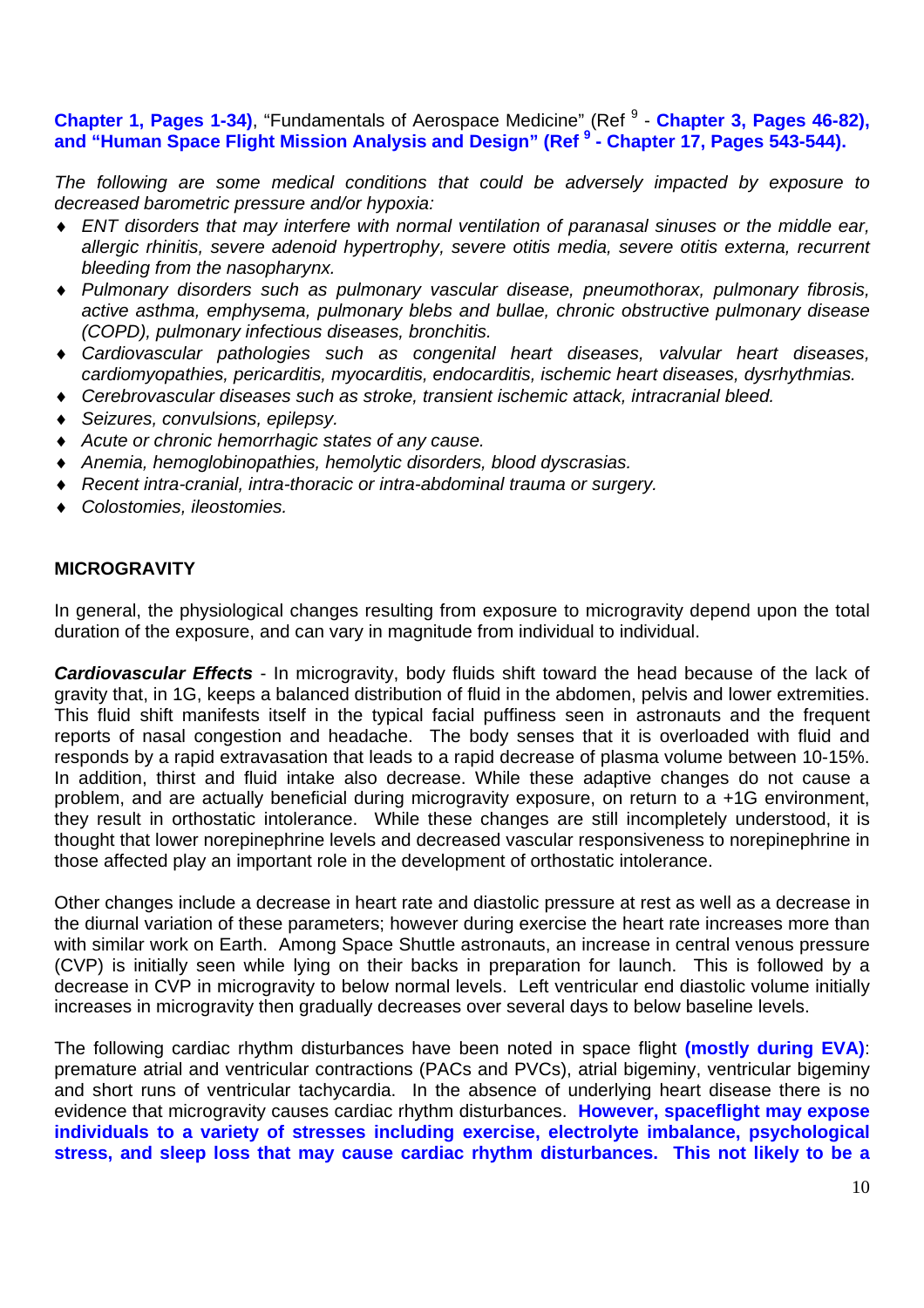### **significant problem for a healthy passenger, but the potential impact on an individual with preexisting heart disease is unknown.**

*Neurovestibular* - Microgravity exposure results in space motion sickness (SMS) in about 70% of astronauts flying for the first time. It is thought that a sensory conflict between visual and vestibular stimuli may be a leading cause of SMS. Susceptibility to SMS cannot be predicted by susceptibility to ground-based motion sickness. Symptoms typically occur within the first 24 hours and resolve within 48-72 hours as adaptation occurs. Some individuals have continued to experience SMS symptoms throughout the mission. Symptoms include stomach awareness, malaise, loss of appetite, nausea, and vomiting. Prophylactic use of anti-motion sickness medications may be considered.

On return to the +1G environment, a re-adaptation process occurs. This varies in severity and manifests itself as difficulty turning corners, difficulty walking a straight line, illusions of movement of self or surroundings, nystagmus, nausea, vomiting. Typically, re-adaptation occurs fairly quickly; however, severe cases may take days to weeks to resolve. The duration of the recovery is affected by the duration of the exposure to microgravity or prior vestibular dysfunction. Longer duration missions in general require a longer re-adaptation period. Anecdotally, it is noted that those astronauts that continue to move their heads or walk around despite symptoms tend to readapt quicker than those who lie flat not moving. NASA flight surgeons have found that treating the nausea symptoms in severe cases with IM promethazine allows these individuals to be able to get up and walk around thereby speeding their re-adaptation to a +1 G environment.

*Musculoskeletal* - In microgravity, muscles no longer have to work against the force of gravity. As a result of this unloading of the antigravity muscles, a decrease in muscle mass and strength is seen along with neuromuscular changes including a decrease in the fatigue resistance of muscles and decreased neuromuscular efficiency. These changes are seen on short duration flights and become more pronounced with increased flight length. **This is not likely to be a significant problem for a healthy passenger, but the potential impact on an individual with pre-existing neuromuscular pathology is unknown.** Recovery time post-flight also increases proportionally with increased flight duration.

A common inflight medical complaint is that of back pain during space flight and then again on returning to Earth. About seventy-five percent of Space Shuttle crewmembers experience some degree of back pain. This is thought to possibly result from stretching of spinal ligaments and tendons with the unloading of gravity or possibly due to muscle use in fighting the natural microgravity posture.

Mechanical unloading of the skeletal system is also seen in microgravity resulting in changes in bone structure. While the amount of bone loss on short duration flights may not be clinically significant, bone loss from long duration flights can be significant. The rate of bone loss is approximately 1-2% mass loss per month in the lower body (spine, hip and legs). **This not likely to be a problem for a healthy passenger, but it could be troublesome for an individual with pre-existing moderate to severe osteoporosis where such a condition could become aggravated.** Recovery after space flight takes longer than mission duration.

*Hematological* - A decrease in red blood cell (RBC) mass is typically seen post-flight. This is thought to occur because as plasma volume decreases inflight, hemoglobin concentration increases causing a decrease in erythropoietin. Destruction of recently formed RBCs then occurs to reduce the level to that appropriate for microgravity. On return to Earth, as the body restores plasma volume that was lost inflight, a decrease in hemoglobin concentration occurs and an increase in erythropoietin is seen. This "space flight anemia" tends to generally be very mild and is not significant after short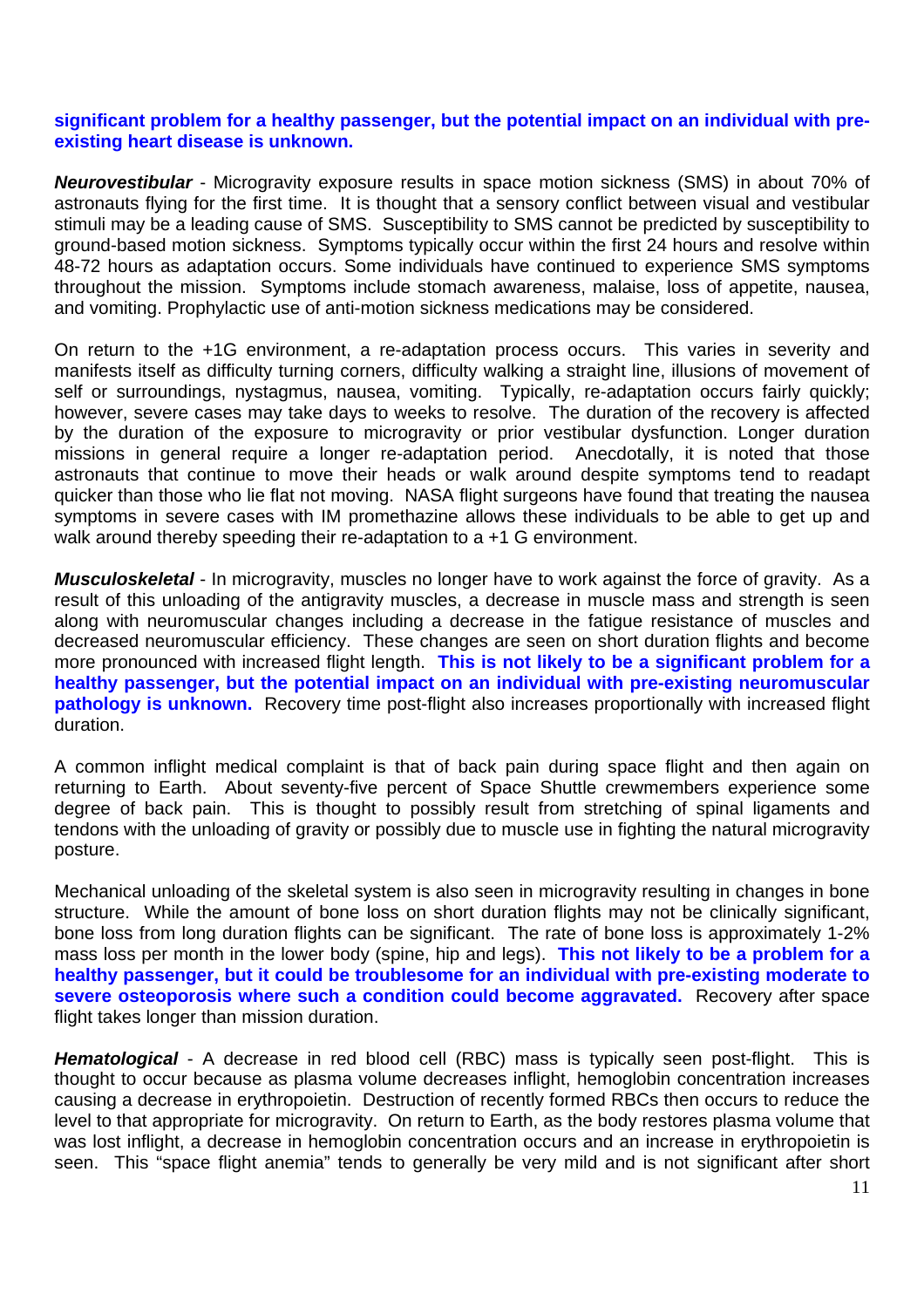duration flights. **This not likely to be a problem for a healthy passenger but it could be troublesome for an individual with pre-existing anemia.**

*Renal and Gastrointestinal* - A decrease in urine volume is seen in space flight probably due to decreased fluid intake and vomiting associated with SMS. Urinary calcium levels also increase during flight as calcium is reabsorbed from the bone. An increase in urinary phosphate and uric acid is also seen. This increase in urinary calcium, phosphate, uric acid, and decrease in urine volume can lead to supersaturation of the urine and an increased risk for the formation of renal stones. Another factor in renal stone risk is hypocitriuria.

A decrease in gastrointestinal motility is seen during space flight as well as a delay in gastric emptying. These changes may affect the absorption of nutrients and medications. Therefore, during the first 3 days of Space Shuttle operations it is preferred to use parenteral medications (such as IM promethazine) instead of ora**l** medications. **There is insufficient knowledge regarding the metabolism and effectiveness of medications used in microgravity.** Constipation is a fairly common complaint during space flight. This is likely due to a variety of factors including decreased fluid intake, eating low fiber foods, decreased gastrointestinal motility, lack of privacy, reduced exercise, etc.

*Pharmacological -* Microgravity produces physiological changes that may influence the pharmacodynamics and pharmacokinetics of medications, alcohol, and drugs. For example, blood and bodily fluids shift to the upper part of the body; gastric emptying, intestinal absorption, and renal excretion rates are reduced; and the first pass effect in the liver may be decreased. How these changes interact to affect specific medications and drugs is **still** unclear. **All of these changes may be relevant to those individuals who are required to take medications regularly due to preexisting medical conditions, and who must continue their use during space flight.** Regarding alcohol consumption, until more information on its effects in microgravity is gathered, abstinence is the safest course for space vehicle occupants.

For a more comprehensive review of reference information on human physiological changes during exposure to microgravity it is recommended to consult "Fundamentals of Aerospace Medicine" **(Ref <sup>9</sup>** - Chapter 24, Pages 516-529), "Space Physiology and Medicine" (Ref<sup>10</sup> - Section IV, Pages 139-222), and "Space Physiology" (Ref<sup>11</sup> – Chapters 1-9, Pages 4-205).

*The following are some medical conditions that could be adversely impacted by exposure to microgravity:* 

- ♦ *Cardiovascular pathologies such as congenital heart diseases, valvular heart diseases, cardiomyopathies, pericarditis, myocarditis, endocarditis, ischemic heart diseases, dysrhythmias, aortic aneurysm, peripheral vascular diseases, uncontrolled chronic hypertension.*
- ♦ *Cerebrovascular diseases such as stroke, transient ischemic attack (TIA), intracranial bleed, intracranial aneurysm.*
- *Recent intra-cranial, intra-thoracic or intra-abdominal trauma or surgery.*
- ♦ *Ophthalmologic diseases such as pathologic nystagmus, glaucoma, diplopia, ocular hypertension, papilledema.*
- ♦ *Endocrine disorders such as diabetes insipidus, hypothyroidism, Addison's disease, hyperparathyroidism, and diabetes mellitus.*
- ♦ *Severe chronic dizziness, positional vertigo, motion sickness, or other vestibular/orientation problems of any cause.*
- ♦ *Musculoskeletal disorders such as progressive or severe atrophy of the muscles, myasthenia gravis, muscular dystrophy, severe osteoporosis.*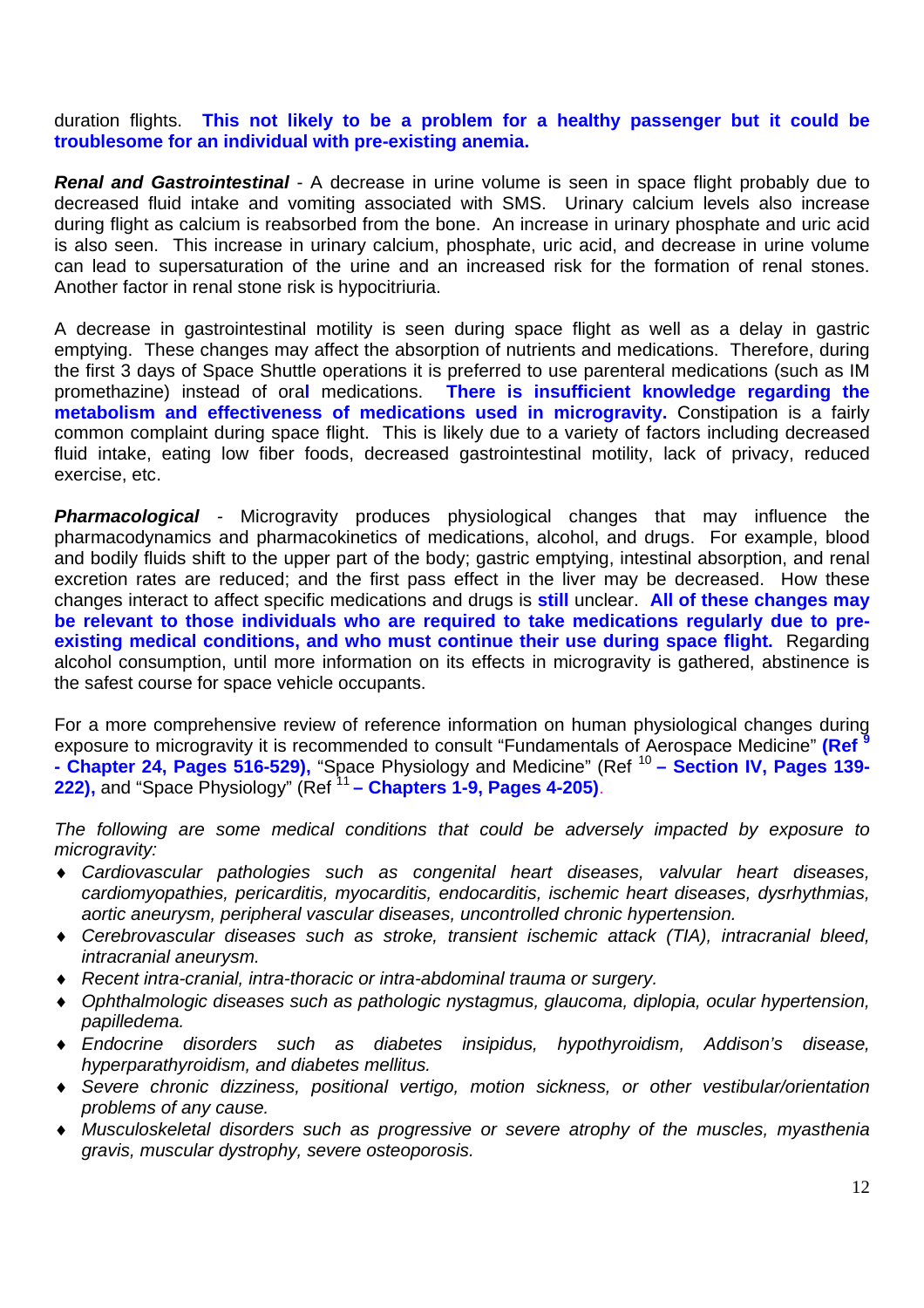- ♦ *Spinal disorders such as disk disease.*
- ♦ *Renal disorders such as a history of urinary calculus.*
- ♦ *Gallbladder disorders such as gallstones.*
- ♦ *Anemia, hemoglobinopathies, hemolytic disorders, blood dyscrasias.*
- Acute or chronic hemorrhagic states of any cause.
- Severe chronic infections of any cause.
- Gastrointestinal disorders such as symptomatic or bleeding hemorrhoids, constipation, *gastrointestinal obstruction, symptomatic diverticulosis or diverticulitis, symptomatic esophageal reflux, gastritis, esophageal varices or bleeds.*
- ♦ *Pulmonary disorders such as emphysema or chronic obstructive pulmonary disease.*

### **IONIZING RADIATION**

**Ionizing radiation has enough energy to collide with atomic nuclei inside human cells and cause genetic damage that can lead to cellular death or dangerous mutations.** The main sources of ionizing radiation in space are: 1) galactic cosmic radiation, 2) solar radiation that includes solar wind/solar cosmic radiation, solar flares, and solar particle event radiation, and 3) geomagnetically trapped radiation.

Galactic cosmic radiation **(GCR) is predominantly particle radiation that** originates outside **the solar system and** contains high-energy subatomic particles such as hydrogen nuclei protons (~87%), helium nuclei alpha particles (~12%), and heavy nuclei **such as iron and lithium** (~1%). **Such high-energy particles can penetrate through thick solid matter (meters) including a space vehicle fuselage. The amount of GCR reaching earth decreases during periods of increased solar activity.** People on the ground are somewhat protected by the geomagnetic fields that surround the earth and partially block these particles from reaching the earth's surface. However, space vehicle occupants have a higher risk of exposure to these particles during orbital space flight **outside low earth orbit (LEO).**

**The main component of solar wind or solar cosmic radiation (SCR) is proton-electron plasma ejected from the surface of the sun at very high velocities that varies in magnitude according to the sun's 11-year activity cycle. During the solar max periods, SCR represents the main source of radiation exposure during space flight.** 

**Solar flares are magnetic disturbances on the sun's surface generating electromagnetic radiation and high-energy protons that result in solar particle events (SPEs). SPE events are very difficult to predict and could expose unprotected space vehicle occupants (flying outside LEO) to a lethal dose of radiation. The only defense is to seek shelter immediately whenever space-based radiation detectors show a sudden increase in solar electromagnetic radiation that occurs during a solar flare, which provides indirect evidence that a SPE may be happening.** 

**Earth's geomagnetic fields encircle the entire planet and are thicker at the equator and thin over the poles. Commonly known as Van Allen Belts, these fields contain trapped protons, heavy ions and electrons that are responsible for the Auroras. This magnetically trapped high-energy particles can expose space-vehicle occupants to significant levels of radiation.** The degree of radiation exposure during space flight is dependent on altitude and inclination. Radiation exposure is greater the higher the inclination. At lower inclinations, 90% of the radiation dose is due to passes through the South Atlantic Anomaly. At higher inclinations, only 50% of the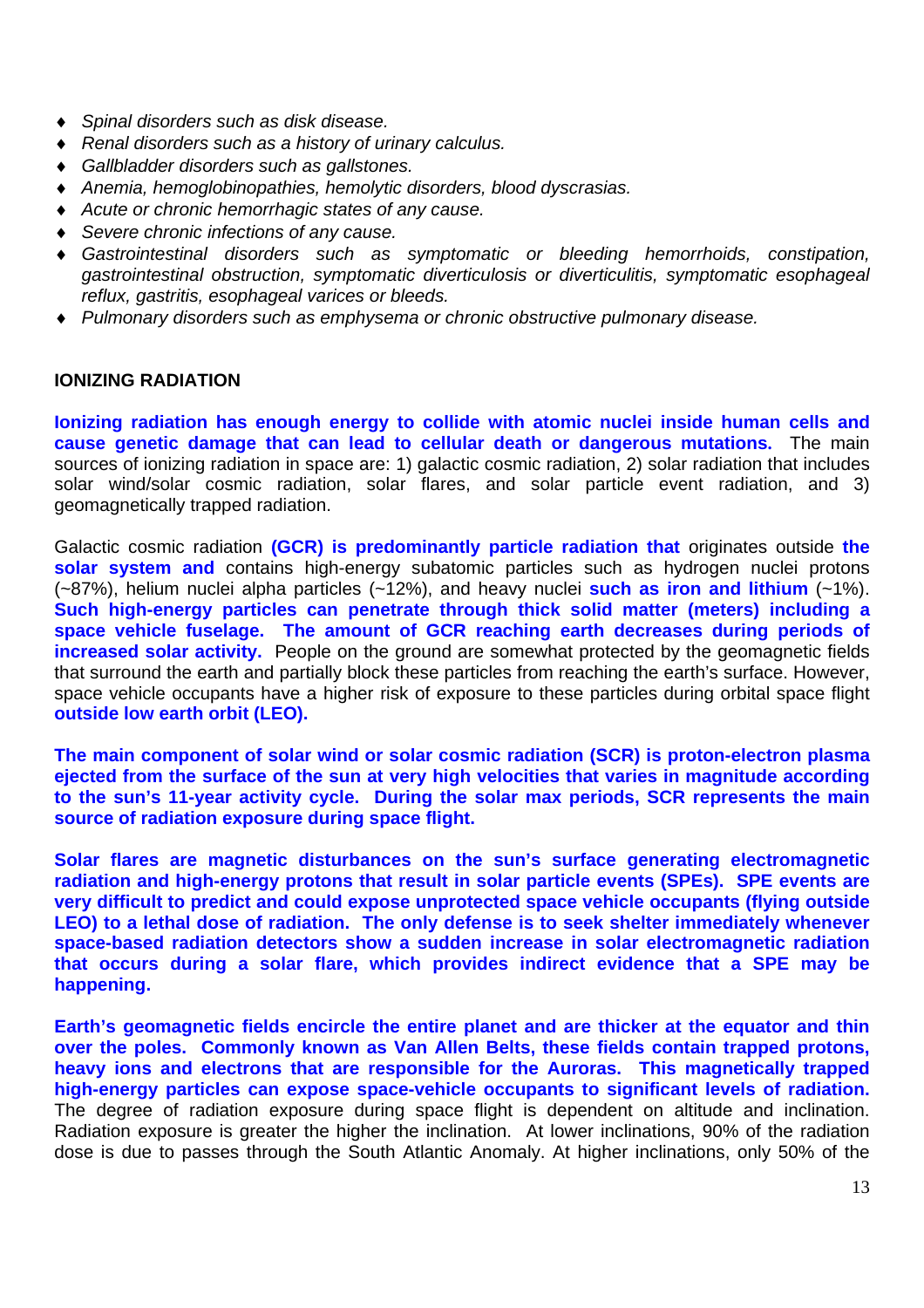radiation dose is due to passes through the South Atlantic Anomaly. At the same inclination, a higher altitude flight would provide greater radiation exposure than a lower altitude flight.

During Gemini, Apollo-Soyuz, or Space Shuttle (<400km) flights, the radiation dosage ranged from 0.6-1.5 mSv/day. For passengers who would likely not fly frequently and whose flights would be expected to be of short duration solar radiation exposure would typically not be significant. Most medical conditions would not likely be affected by this amount of exposure. Pregnancy, however, would certainly be of concern. Radiation exposure during pregnancy can have significant adverse effects on the developing fetus. The U.S. National Council on Radiation Protection recommends that the total radiation dose received by a pregnant woman not exceed 5 mSv during the entire pregnancy, while the International Commission on Radiological Protection (ICRP) recommends at total dose not to exceed 2 mSv.

For a more comprehensive review of reference information on the effects of human exposure to ionizing radiation during space flight it is recommended to consult "NASA Bioastronautics Data Book" (Ref <sup>8</sup> – Chapter 9, Pages 417-454), "Fundamentals of Aerospace Medicine" (Ref <sup>9</sup> - Chapter 8, **Pages 221-235, and Chapter 10, Pages 253-255), and "Human Space Flight Mission Analysis and Design" (Ref 9 - Chapter 3, Pages 65-73).**

*The following are some medical conditions that could be adversely impacted by exposure to solar and galactic cosmic radiation:* 

- ♦ *Pregnancy.*
- ♦ *Cataracts.*

### **NON-IONIZING RADIATION**

**Non-ionizing radiation covers the electromagnetic spectrum from near-ultraviolet, visible light, infrared, radiofrequency, microwave to extremely low frequency.** The main natural sources of non-ionizing radiation include continuous solar emission of ultraviolet light and radiofrequency radiation, solar flare events, electromagnetic radiation from sources outside the solar system, and magnetic fields from the sun and planets. Man-made sources include communications equipment (receivers, antennas, radio transmitters, radar transmitters, microwave transmitters), lasers **and high intensity optical sources,** lamps (UV, visible, IR), electronic equipment, power-conditioning and distribution equipment. The main effect of human exposure to non-ionizing radiation is the heating of tissues that may result in pain, cataracts, gastric ulcers, blood changes, agitation, drowsiness, weakness, headaches, decreased endurance, etc. Photosensitizing agents such as sulfonamides, chlorothiazides, and tetracyclines can decrease skin tolerance to UV light exposure. **Some windows used in a space station or a space vehicle are made of Quartz to allow special experiments and can allow UVB and UVC to pass through when the respective window is "active" and unprotected. Special care should be taken when space passengers are present to avoid serious sunburns after only short exposure times, as it has occurred to some individuals in the past.** 

For a more comprehensive review of reference information on the effects of human exposure to nonionizing radiation it is recommended to consult "Fundamentals of Aerospace Medicine" (Ref  $9$  -**Chapter 10, Page 253, and Chapter 11, Pages 280-281) and Ref 13 - Chapter 11, Page 292, and Chapter 29, Pages 638-640).** 

*The following are some medical conditions that could be adversely impacted by exposure to nonionizing radiation:*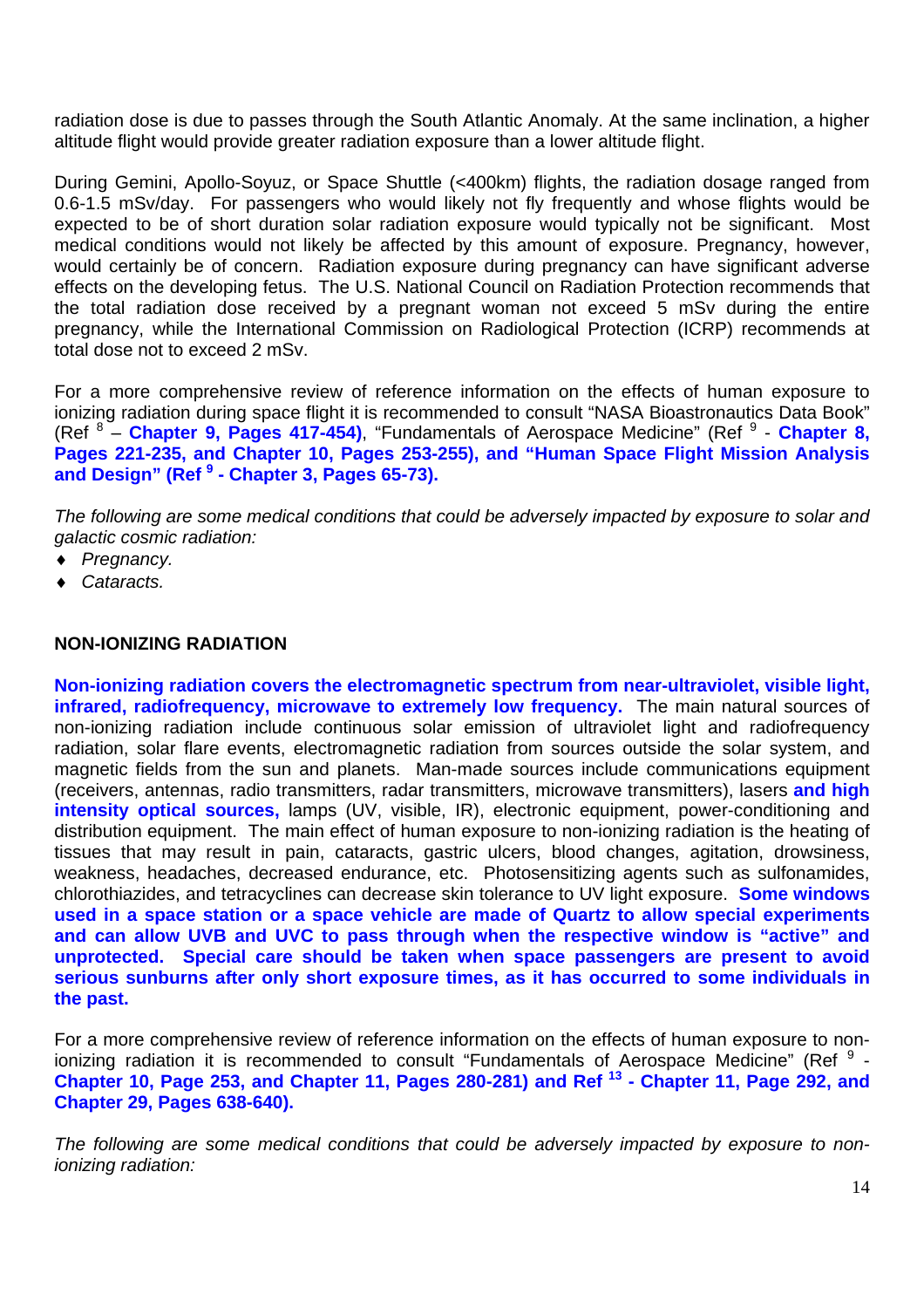- *Pregnancy.*
- Cataracts.
- $G$ astrointestinal bleeding disorders.
- ♦ *Skin injury and/or skin cancer.*
- *Implanted medical devices such as pacemakers and cardiac defibrillators.*

### **NOISE**

The term "noise" refers to a sound, especially one that lacks agreeable musical quality, is noticeably unpleasant, or is too loud. In other words, noise is any unwanted or annoying sound. The interior of a space vehicle can be a very noisy environment. Noise is produced by rocket propulsion systems, thrusters, hydraulic and electrical actuators, cabin air conditioning and pressurization systems, cockpit advisory and alert systems, communications equipment, motors, fans, pumps, transformers, oscillators, etc. Noise can also be caused by the aerodynamic interaction between ambient air (boundary layer) and the surface of the space vehicle during the atmospheric portion of the flight.

High-intensity noise exposure may cause hearing impairment or deafness, fatigue, irritability, startle responses, sudden awakening, poor sleep quality, loss of appetite, headache, vertigo, nausea, and may impair concentration and memory. Loud noise can interfere with or mask normal speech, making it difficult to understand verbal communication. Noise is a distraction and can increase the number of errors in any given task. Tasks that require vigilance, concentration, calculations, and making judgments about time can be adversely affected by chronic exposure (>8 h/day) to loud noise higher than 90 dBA. Ear discomfort may occur during exposure to a 120 dBA noise, ear pain at 135 dBA, and eardrum rupture at 155 dBA. Although chronic exposure to noise levels higher than 90dB can cause deafness, permanent hearing impairment would not be expected after a short duration space flight.

For a more comprehensive review of reference information on the effects of human exposure to noise it is recommended to consult "NASA Bioastronautics Data Book" (Ref <sup>8</sup> - Chapter 15, Pages 693-750), "Fundamentals of Aerospace Medicine" (Ref <sup>9</sup> - Chapter 5, Pages 123-141), and "Human **Space Flight Mission Analysis and Design" (Ref <sup>9</sup> - Chapter 5, Pages 116-118).**

*The following are some medical conditions that could be adversely impacted by exposure to highintensity noise:* 

- ♦ *Pre-existing hearing loss.*
- ♦ *Acoustic trauma.*
- ♦ *Anxiety.*
- ♦ *Sleep disorders.*

### **VIBRATION**

Vibration exposure usually occurs during the launch and atmospheric entry phases of a space flight, or while using the thrusters. Other sources of inflight vibration include motors, pumps, and other mechanical equipment. Vibration is transmitted throughout the entire body. Common effects of human exposure to vibration include impaired vision, impaired fine psychomotor coordination, impaired speech, impaired pulmonary ventilation, fatigue, internal organ discomfort or pain, and back pain. Exposure to high magnitudes of continuous vibration can cause body injury.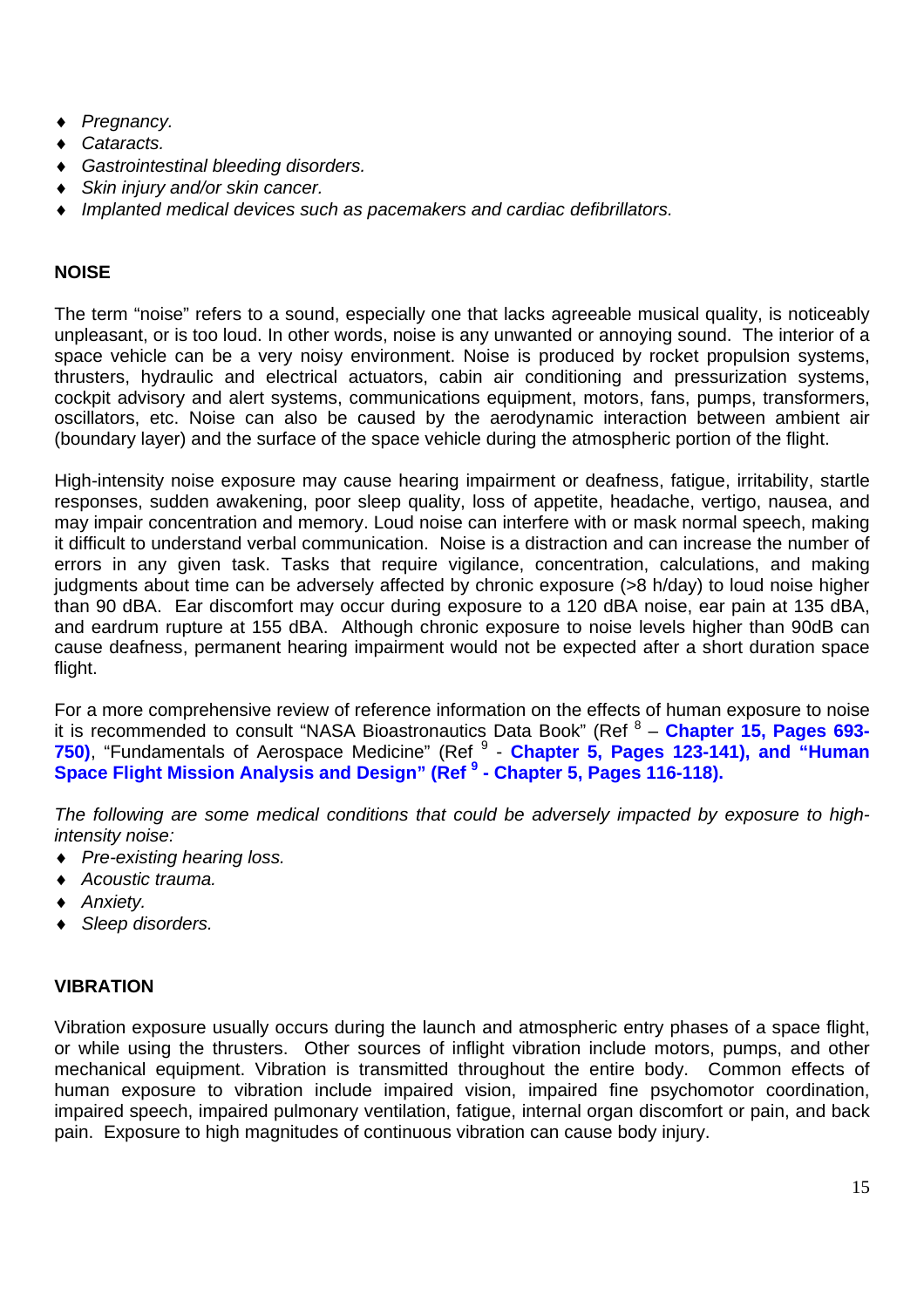For a more comprehensive review of reference information on the effects of human exposure to vibration it is recommended to consult "NASA Bioastronautics Data Book" (Ref <sup>8</sup> – **Chapter 7, Pages**  297-348), "Fundamentals of Aerospace Medicine" (Ref <sup>9</sup> - Chapter 5, Pages 110-123), and "Human **Space Flight Mission Analysis and Design" (Ref <sup>9</sup> - Chapter 5, Pages 118-120).**

*The following are some medical conditions that could be adversely impacted by exposure to vibration:* 

- ♦ *Musculoskeletal disorders such as symptomatic cervical arthritis, recent spinal injury, severe osteoporosis, spondylolysis, spondylolisthesis, herniated nucleous pulposus, non-healed displaced fractures, non-reduced dislocations of large joints.*
- ♦ *Ophthalmologic disorders such as retinal detachment, hemorrhages.*
- ♦ *Recent intra-cranial, intra-thoracic or intra-abdominal trauma.*
- ♦ *Implanted medical devices such as pacemakers, cerebrovascular shunts.*

### **TEMPERATURE AND HUMIDITY**

The lack of an atmosphere in space exposes space vehicles to extremely cold and hot ambient temperatures that vary depending upon the effective surface area of the vehicle that is directly exposed to radiant heat coming from the sun. In addition, a space vehicle is exposed to high levels of aerodynamic heat produced during the atmospheric entry. These temperature extremes represent a potential hazard for all vehicle occupants, who must rely on the proper operation of the cabin heating, air circulation, and cooling systems. These systems must maintain the right balance between air temperature, air velocity, barometric pressure, and humidity.

Comfort and health have a critical impact on human performance in space. The perception of comfort is highly influenced by ambient temperature, humidity, and airflow conditions. Other factors that have an impact on comfort include metabolic generation of heat during exercise and the type of clothing worn by the occupants. The human body exchanges thermal energy with the surrounding environment through radiation, convection, evaporation, and conduction. Microgravity interferes with convective thermal exchange.

Cabin temperature and humidity may vary depending on vehicle design. In the Space Shuttle program, the cabin temperature is typically in the middle to upper 70°F range with a relative humidity in the range of 30-40%. The dry atmosphere can lead to eye irritation, nosebleeds and skin dryness and irritation. Depending on the commercial space vehicle design, cooler cabin temperatures might be experienced requiring the use of personal protective garments.

Inappropriate control or a malfunction of the cabin heating, air circulation, and/or cooling systems could result in an uncomfortable cabin environment that affects cognitive and psychomotor performance. In a worst-case scenario, problems with these systems could expose occupants to extreme temperatures that could predispose to or result in heat or cold illnesses. Heat illnesses include heat stroke, heat hyperpyrexia, heat syncope, heat exhaustion, heat cramps, heat edema, transient heat fatigue, and chronic heat fatigue. Cold illnesses include hypothermia, frostnip, and frostbite. The same potential hazards apply to individuals performing activities in EVA suits.

For a more comprehensive review of reference information on the effects of human exposure to changes in temperature and humidity it is recommended to consult "NASA Bioastronautics Data Book" (Ref <sup>8</sup> – Chapter 3, Pages 65-148), "Fundamentals of Aerospace Medicine" (Ref <sup>9</sup> - Chapter 7, Pages 206-220), and "Human Space Flight Mission Analysis and Design" (Ref<sup>9</sup> - Chapter 17, **Page 544).**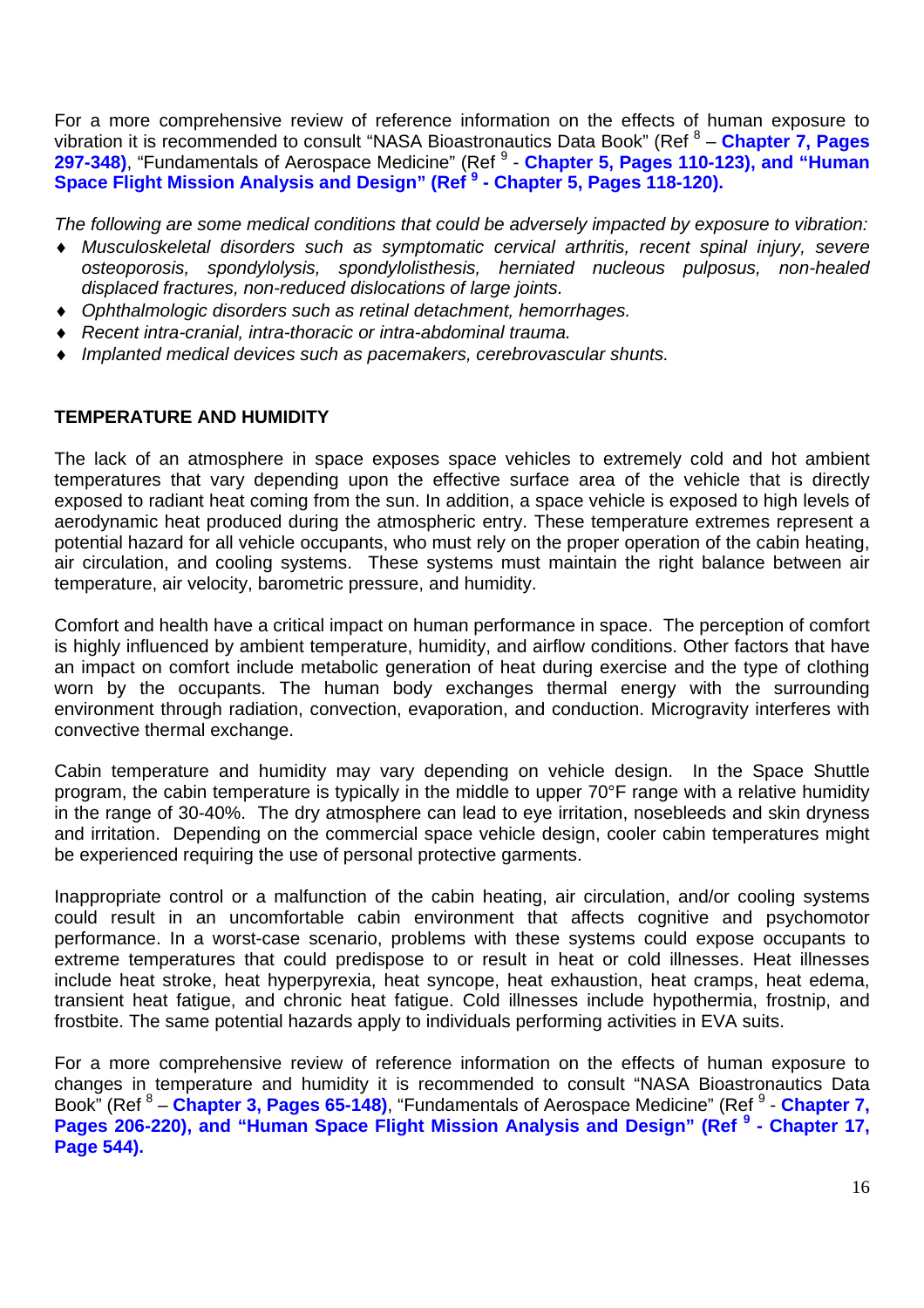*The following are some medical conditions that could be adversely impacted by exposure to heat stress:* 

- ♦ *Pre-flight dehydration.*
- ♦ *Uncontrolled chronic hypotension or hypertension.*
- ♦ *Severe sweat gland abnormalities.*
- ♦ *Previous severe heat illnesses predispose to subsequent incidents.*
- ♦ *Peripheral vascular diseases including recurrent thrombosis.*
- ♦ *Decreased heat tolerance due to use of medications such as anticholinergics, phenothiazines, tricyclic antidepressants, MAO inhibitors, amphetamines, diuretics.*
- ♦ *Decreased heat tolerance due to endocrine disorders such as hypothyroidism.*
- Skin allergies.
- Impaired sweating due to spinal cord injuries or autonomic neuropathy.

*The following are some medical conditions that could be adversely impacted by exposure to cold stress:* 

- ♦ *Previous severe cold injuries predispose to subsequent incidents.*
- ♦ *Uncontrolled hypertension or hypotension.*
- ♦ *Peripheral microvascular diseases, such as Reynaud's Disease.*

### **CABIN AIR**

In the sealed cabin environment of a space vehicle there are several potential risks including the presence of biological, chemical and particulate contaminants. Carbon dioxide released by all occupants during exhalation could accumulate and become a breathing hazard especially during sleep due to lack of convective air circulation. Breathing 100% oxygen (instead of a gas mixture) at sea level pressure for prolonged periods of time could cause reduced vital capacity (Lorraine Smith Effect), respiratory disturbances, heart problems, blindness, and loss of consciousness. Odors are known to cause symptoms such as nausea, nasal congestion, coughing, headaches and irritability. The most common sources of odor onboard a space vehicle are sweat, food, and organic waste.

For a more comprehensive review of reference information on the effects of human exposure to a variety of cabin air factors it is recommended to consult "NASA Bioastronautics Data Book" (Ref  $8-$ **Chapter 10, Pages 455-488), "Fundamentals of Aerospace Medicine" (Ref<sup>9</sup> - Chapter 24, Pages 532, 536 and 537),** "Fundamentals of Space Medicine" (Ref 14 – **Chapter 7, Page 302), and "Human Space Flight Mission Analysis and Design" (Ref <sup>9</sup> - Chapter 17, Pages 545-546).**

#### **BEHAVIORAL:**

Psychological, psycho-physiological, and interpersonal stressors related to isolation and confinement can have a definite impact on individual behavior and performance. Space flight brings with it certain psychological stressors including being in a confined space, the lack of privacy and risk of injury or death. These stressors become more significant during longer duration flights and in missions involving heterogeneous groups comprised of people from different national and cultural backgrounds. The resulting on-board stress can impact negatively on the ability of individuals to respond efficiently to operational emergencies and to communicate effectively with people in mission control.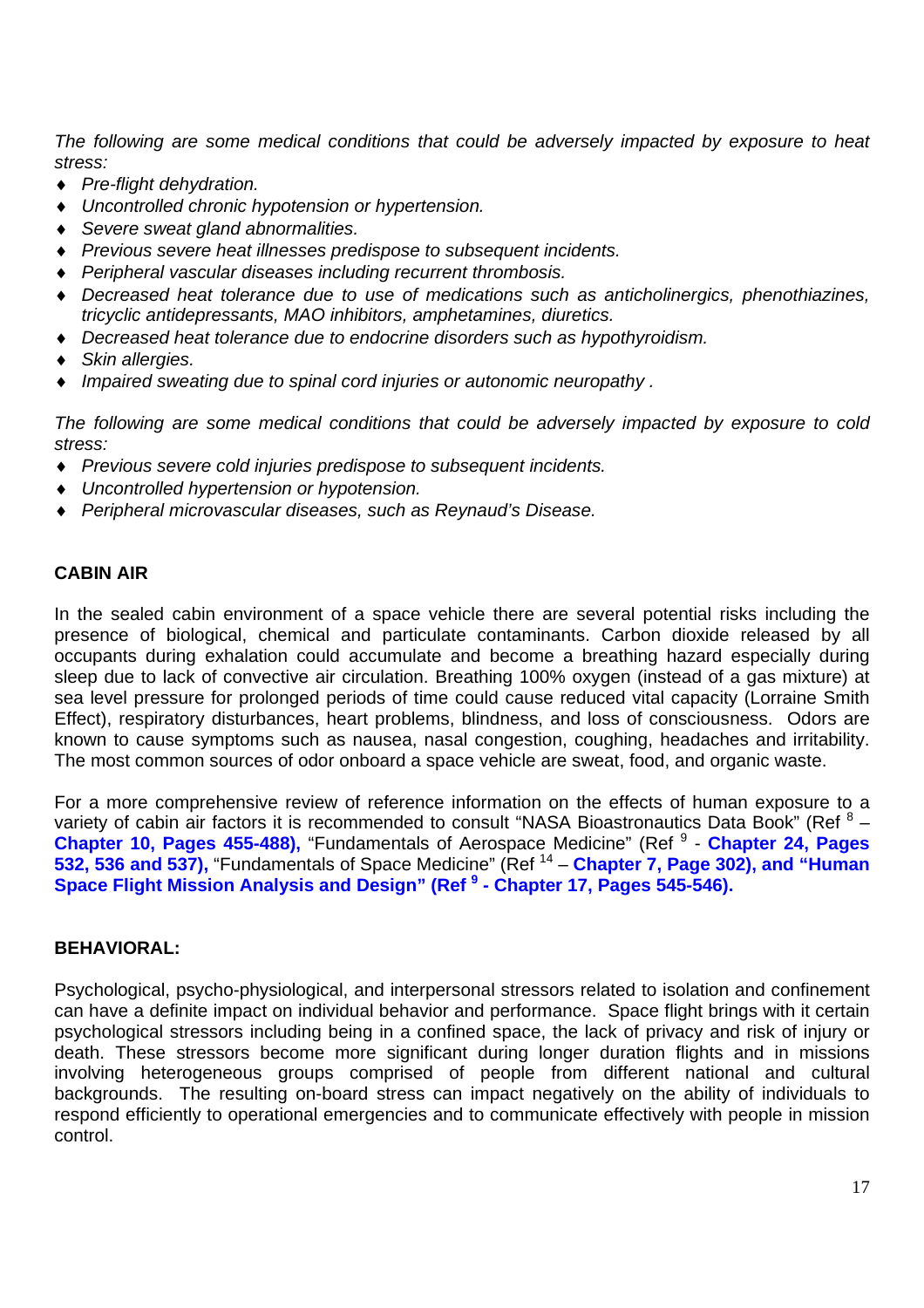*The following are some medical conditions that may be of concern and require further evaluation:* 

- ♦ *Psychiatric problems, such as personality disorders, adjustment and psychosomatic reactions, anxiety disorders and phobias (e.g., fear of flying, fear of closed spaces), severe depression, acute psychotic reactions, bipolar disorder, suicidality, and asthenization (a syndrome of low energy, fatigue, and irritability reported to occur in space by Russian psychologists and flight surgeons).*
- ♦ *Nicotine addiction.*
- ♦ *A history of recent or current alcohol and drug abuse can lead to craving or withdrawal effects during the early days of the mission.*
- ♦ *Disruptions in sleep, circadian rhythmicity, and cognitive performance.*

*NOTE: No behavioral issues would be expected during space flights lasting one day or less in any person except among those already identified as having active psychiatric pathology.* 

The ability to communicate and understand instructions during flight, particularly emergency instructions is very important to ensure the safety of a space flight.

*The following are some medical conditions that may be of concern and require further evaluation:* 

- ♦ *Ophthalmologic disorders that interfere with vision.*
- ♦ *ENT disorders such as deafness, tinnitus that interferes with hearing/communication, disorders that interfere with speech.*
- ♦ *Neurological disorders such as Alzheimer's, dementia, Huntington's chorea.*

## *RECOMMENDED MEDICAL HISTORY ASSESSMENT OF PROSPECTIVE ORBITAL SPACE PASSENGERS*

Prospective space passengers should be required to provide their medical history (including family history), emphasizing those medical conditions that could be adversely impacted by exposure to the operational and environmental risk factors of orbital space flight.

In addition, they should provide information about the following:

- Use of implanted pacemaker or defibrillator.
- Tuberculosis, hepatitis, AIDS, or other serious infectious disorders.
- Use of medications (over-the-counter or prescription), alcohol and other drugs.
- History of psychiatric and/or psychological problems, based on the most current DSM, ICD or other classification systems
- Occupational exposure to ionizing radiation
- Date of last menstrual period, current pregnancy, recent post-partum (less than 6 weeks), or recent spontaneous or voluntary termination of pregnancy.
- Recent significant trauma.
- History of surgery and/or any implanted medical devices.
- Recent significant illness.
- Recent admission to a hospital.
- Current medical conditions requiring treatment.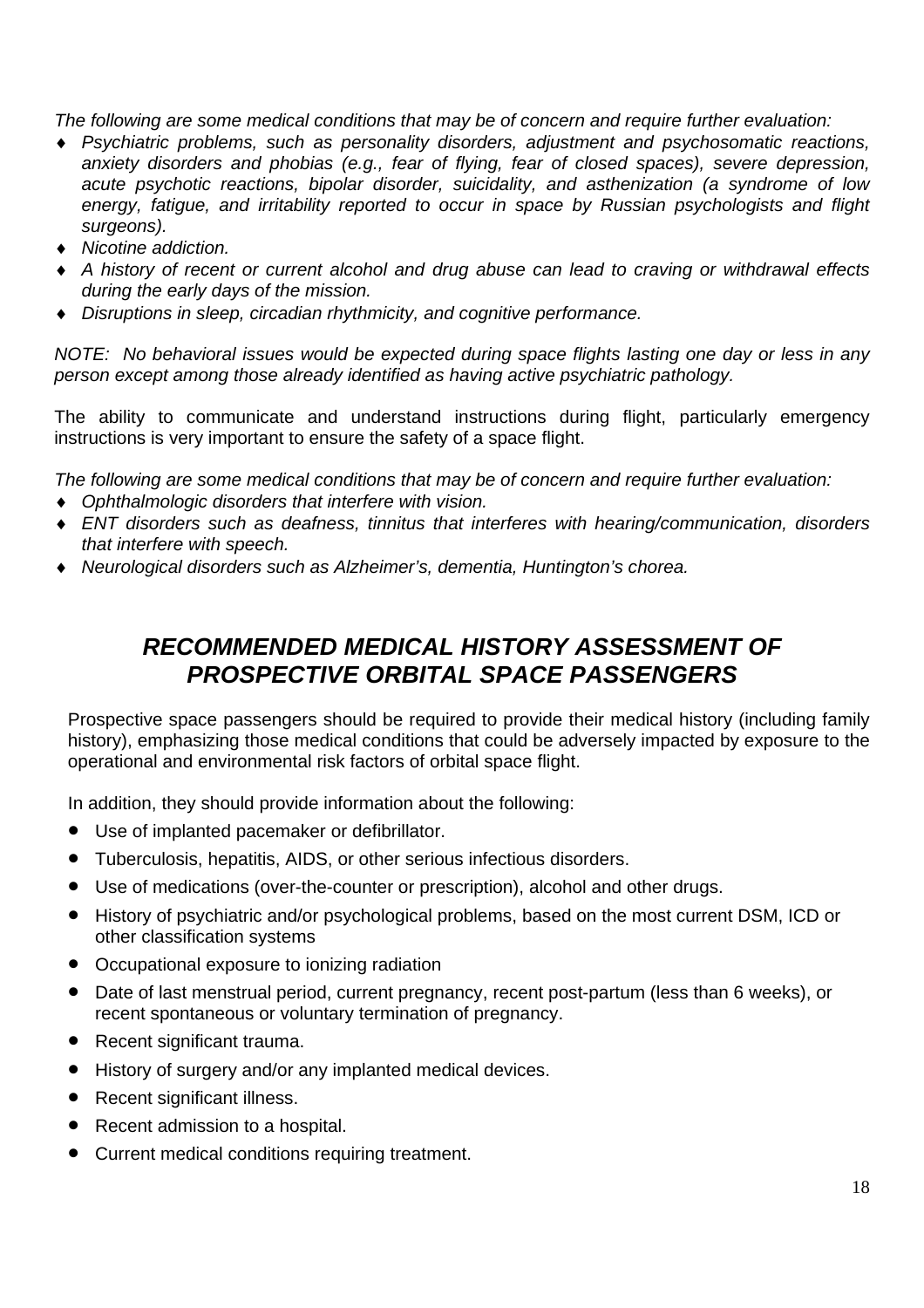- Any rejection for life or health insurance. Including medical military discharge or medical disability
- Any medical practitioners seen in the last 3 years and reason for visit.

## *RECOMMENDED PHYSICAL EXAMINATION OF PROSPECTIVE ORBITAL SPACE PASSENGERS*

Prospective space passengers should undergo a general physical examination including:

- Vital signs (heart rate, respiratory rate, temperature, blood pressure).
- Head, face, neck, and scalp.
- Nose, sinuses, mouth, throat, ears (including eardrum integrity and function, Eustachian tube function).
- Eyes
- Lungs and chest.
- Heart.
- Peripheral vascular system.
- Abdomen and viscera.
- Genitourinary system.
- Rectal, pelvic, and breast examination (only if indicated by medical history).
- Upper and lower extremities.
- Spine.
- General neurological evaluation.
- General psychiatric evaluation including a mental status examination.

## *RECOMMENDED MEDICAL TESTS FOR PROSPECTIVE ORBITAL SPACE PASSENGERS*

Prospective space passengers should complete the following medical tests:

- Routine hematology.
- Clinical chemistry (serum).
- Urinalysis.
- Resting electrocardiogram.
- Chest X-ray (PA & lateral).
- Corrected visual acuity.
- Tonometry
- Audiogram.
- Pulmonary function testing and/or metacholine provocation test (if clinically indicated).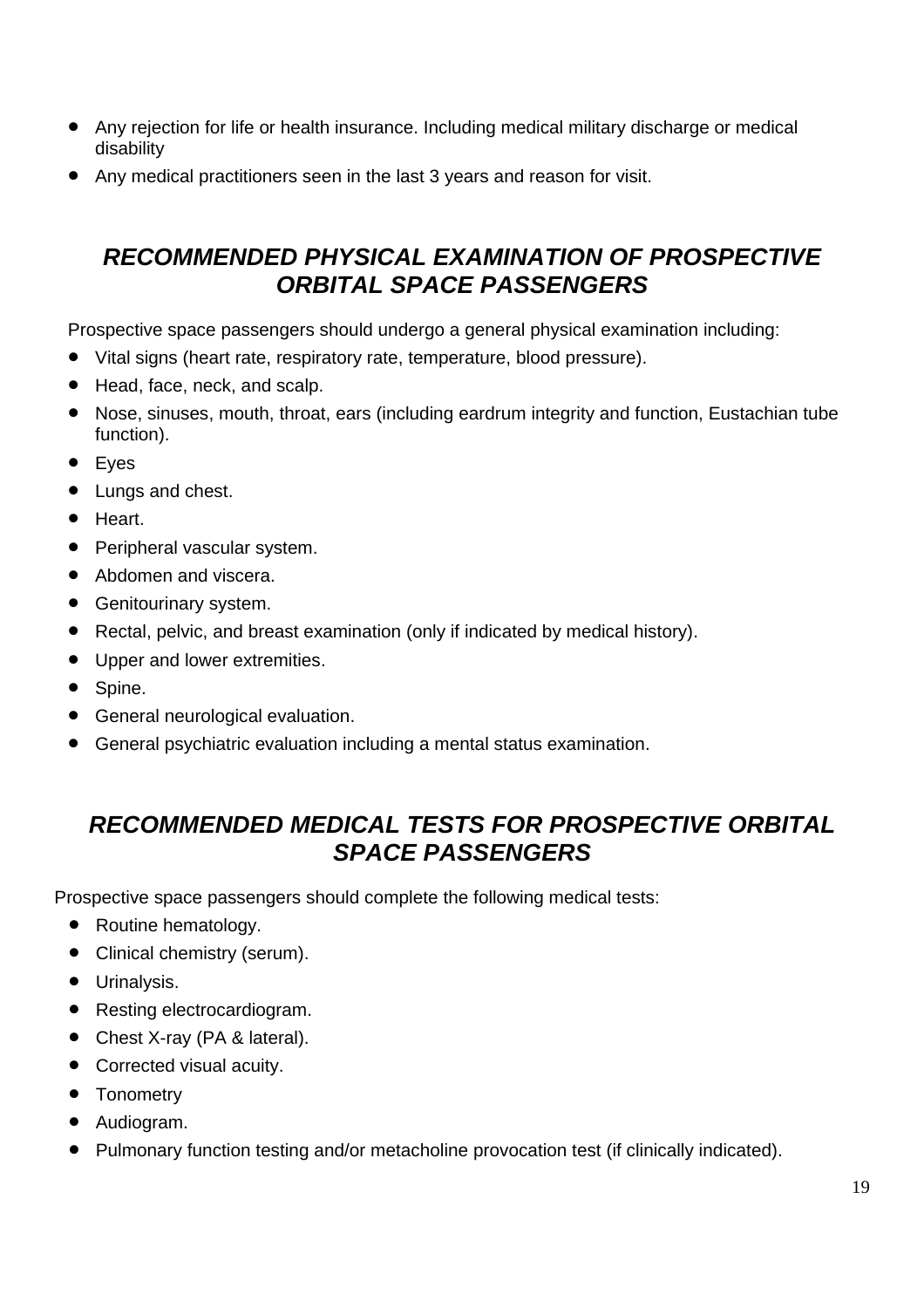## *MEDICAL CONDITIONS THAT MAY PRECLUDE PASSENGER PARTICIPATION IN COMMERCIAL ORBITAL SPACE FLIGHTS*

In general, medical conditions that may preclude passenger participation in commercial orbital space flights include: Any significant deformities (congenital or acquired) of the musculoskeletal system, diseases, illnesses, injuries, infections, tumors, treatments (pharmacological, surgical, prosthetic, or other), or other physiological or pathological or psychiatric conditions that: 1) may result in an inflight medical emergency, 2) may result in an inflight death, 3) may compromise the health and safety of other passengers or space vehicle occupants, 4) may interfere with the proper use (don and doff) and operation of personal protective equipment, 5) may interfere with emergency procedures (including evacuation), or 6) may compromise the safety of the flight. Any significant medical condition that results in an unexpected inflight medical emergency represents a potential risk to the safety of the flight.

## *RECOMMENDED DISPOSITION OF PROSPECTIVE PASSENGERS WHO HAVE MEDICAL CONDITIONS THAT MAY PRECLUDE THEIR PARTICIPATION IN COMMERCIAL ORBITAL SPACE FLIGHTS*

Prospective space passengers who have significant medical conditions that may preclude their participation in orbital space flights could be given a special medical clearance, on a case-by-case basis, by a physician employed and/or contracted by the commercial space vehicle operator. Such a physician should be trained and/or experienced in aerospace medicine. Ultimately, the granting of such a special medical clearance should be based solely on the best available medical and physiologic information, and the clinical judgment of the consulting aerospace medicine specialist(s).

Based on the specific nature of the medical condition, a prospective passenger could be temporarily prohibited from participation in orbital space flight until the medical condition is resolved, or until it can be effectively brought under medical control and such a condition is no longer likely to: 1) result in an inflight medical emergency, 2) result in an inflight death, 3) compromise the health and safety of the passenger or other space vehicle occupants, 4) interfere with the proper use (don and doff) and operation of personal protective equipment, 5) interfere with emergency procedures (including evacuation), or 6) compromise the safety of the flight. The requirement for the use of personal protective equipment and the ability to perform an emergency evacuation may mean that passengers with certain disabilities or medical conditions may not be able to fly, **unless a special accommodation can be made for an individual with such a disability or condition**.

Some medical conditions may be cleared for short-duration orbital flight following medical assessments in simulated space flight environments including the use of a zero-G aircraft, a suborbital space vehicle, a high performance aircraft, a hypobaric (altitude) chamber, or a human centrifuge. Furthermore, using a flexible common-sense approach that applies aerospace medicine knowledge and experience-based medical risk analysis, it may be possible to permit special medical accommodations for prospective passengers who have certain pathologies (including disabilities). For example, Professor Stephen Hawking, who suffers advanced amyotrophic lateral sclerosis with significant mobility impairment, was able to safely participate in a zero-G flight (Ref<sup>12</sup>). In order to do so, he was accompanied by his own medical team (including an aerospace medicine specialist) who were involved in providing inflight medical support as needed. The aeromedical preparation for this unique flight included: 1) a training flight carrying a healthy volunteer on the day before Professor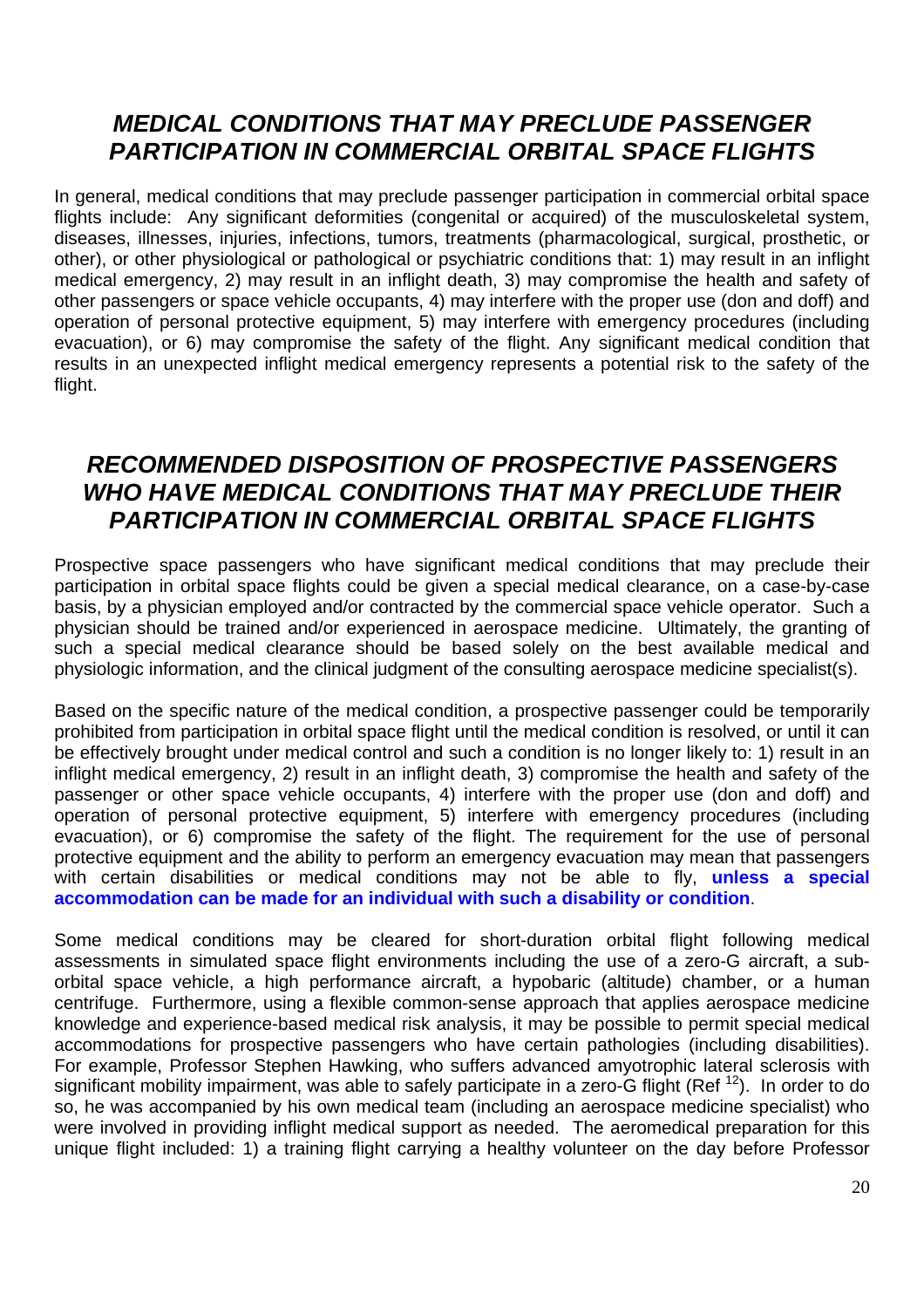Hawking's flight, 2) the use of non-invasive biomedical monitoring equipment for blood pressure, heart rate, electrocardiography, respiratory rate, oxygen saturation  $(SaO<sub>2</sub>)$  and carbon dioxide  $(PcapCO<sub>2</sub>)$ , and 3) a practical simulation of possible inflight medical emergencies. This zero-G flight demonstrated that it may be feasible to allow selected individuals with severe disabilities (or other pathologies) to participate in short-duration orbital space flights, but this may require a comprehensive preflight aeromedical preparation, appropriate inflight biomedical monitoring (including medical equipment and supplies), and it may even require a special flight dedicated to carry such an individual with real-time support provided by a medical team to ensure his/her health and safety. However, this could be a complex operational scenario due to the dynamic characteristics of a space flight profile, the limited and confined occupable space onboard a commercial space vehicle, and the practical limitations in modifying a flight plan after launch.

Finally, there may be some prospective passengers suffering terminal medical conditions who may wish to participate in a commercial space flight (sub-orbital or orbital) before they pass away. Therefore, commercial space vehicle operators will have to decide whether or not such individuals will be allowed to participate in a space flight. This will be a very difficult decision to make due to a number of significant ethical and legal implications.

## *OTHER SAFETY RECOMMENDATIONS*

Prospective passengers should be briefed on all of the potential hazards to their health and safety during orbital space flight, including the hazards of exposure to operational and environmental risk factors and to possible psychological stressors.

Because of the potential hazards of space flight, it is recommended that a female of child-bearing age be offered a pregnancy test. Space vehicle operators may wish to consider excluding pregnant women from participating in orbital space flights.

No conclusive data exist concerning the potential adverse physiologic and pathologic effects of space flight on infants or young children. For this reason, space vehicle operators may wish to establish a minimum age for passengers participating in orbital space flights.

Additional performance and safety evaluations of prospective passengers may be considered, such as training in a human centrifuge (based on the G-profile of the actual flight), a high performance aircraft, a hypobaric (altitude) chamber, and a parabolic (zero-G) flight in preparation for orbital space flight. These training activities could help identify certain medical conditions that prospective passengers may not voluntarily disclose in their medical history.

## *PRE-FLIGHT MEDICAL INTERVIEW, PHYSICAL EXAMINATION AND HEALTH STABILIZATION OF PROSPECTIVE SPACE PASSENGERS*

Confining relatively untrained individuals (not professional astronauts) inside a small space vehicle, with limited possibilities of emergency egress, makes it obvious that some sort of pre-flight preparation and/or control is necessary in order to minimize potential concerns pertaining to the health and safety of all space vehicle occupants during flight.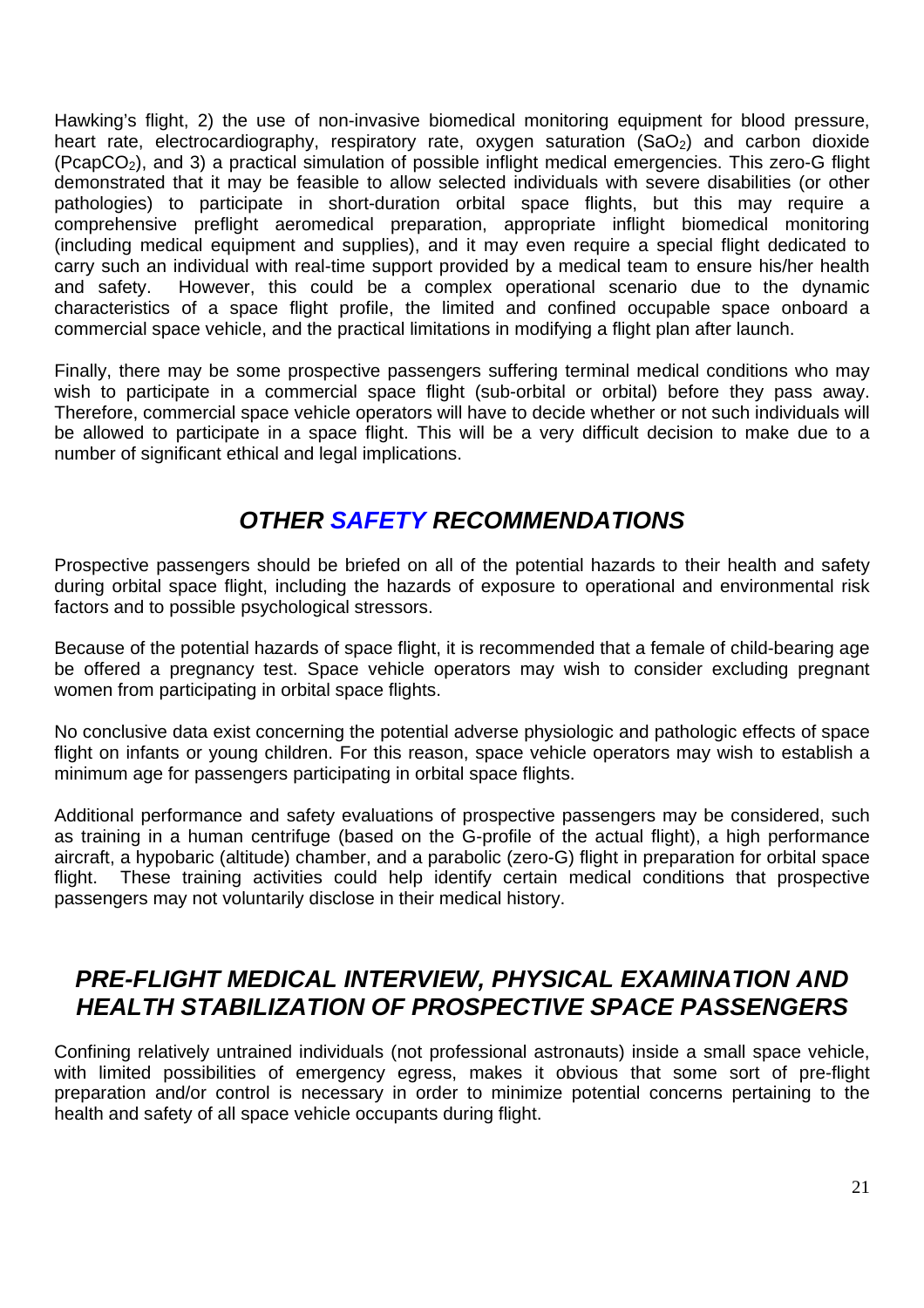Within one week of the actual departure of a commercial orbital space flight, all passengers should be subjected to an abbreviated medical interview and physical examination as part of a pre-flight passenger health stabilization period established by the space vehicle operator. The purpose of this pre-flight medical screening is to ensure that passengers have not developed significant acute medical conditions or exacerbations of chronic medical conditions after having received their original medical clearances from the operator. This includes identifying infectious illnesses that could affect other passengers and/or crew members. Such a pre-flight medical screening should include vital signs and a brief medical history and physical examination concentrating on the following: eye, ear, nose, throat, cardiopulmonary, gastrointestinal tract, musculoskeletal, and neurological systems. A brief mental health status assessment should also be obtained.

Strict inspection and control of allowable personal items is recommended in order to prevent undesirable passenger behaviors such as the inflight use of non-reported medications (over-thecounter or prescription) as well as unauthorized alcohol consumption and/or drugs use. This could be accomplished by having approved personal kits and standard hygiene items supplied to the passengers by the space vehicle operators. Furthermore, the use of approved flight garments and personal protective equipment provided by the operators would further limit the carrying of unauthorized items by passengers. Currently, the FAA Office of Commercial Space Transportation requires operators to implement security requirements to prevent any space flight participant from jeopardizing the safety of the occupants or the public. A passenger may not bring on board any explosives, firearms, knives or other weapons. It is therefore imperative that the operator have some control over the pre-boarding activities of all passengers.

## *INFLIGHT MEDICAL CONSIDERATIONS*

It is reasonable to expect limited onboard medical intervention capabilities during short-duration commercial orbital space flights. Certain medical conditions may appear or worsen during space flight and represent a significant problem due to: 1) limited medical intervention capabilities onboard, 2) restricted access to medical care because of the remote location, and 3) the fact that return-toearth may be stressful or take a considerable amount of time even after declaring a medical emergency. Passengers may not be able to take required oral medications secondary to Space Motion Sickness. Additionally cabin space may be very limited such that a sick person's position could not be changed nor could another individual be in a convenient position to help especially during return to Earth and landing. Unlike airliners that can divert to another airport in case of a medical emergency, return to earth from an orbital space flight is not as simple. There may be limited landing sites capable of handling the space vehicle and the de-orbit burn must occur at the proper time to ensure appropriate re-entry and the safety of the flight. In the Space Shuttle program, preparation for an unplanned or emergency de-orbit to a primary landing site may take up to 24 hours. Therefore, the effective medical screening of passengers will be of critical importance to prevent and/or minimize the occurrence of severe medical emergencies during flight. However, it is highly recommended to carry an emergency medical kit onboard that should include an automated external defibrillator (AED) and airways equipment. At this point in time, it is not known if space vehicle operators will utilize a space flight attendant and, if so, whether the attendant receives training on cardiopulmonary resuscitation (CPR) and basic life support (BLS) to provide basic emergency medical assistance during flight. Without a flight attendant, inflight medical care may not be available unless flight crews and/or passengers receive CPR and BLS training for self-care or for the care of other space vehicle occupants. The most likely medical problems to occur during short-duration orbital space flights involve the nervous system and sensory organs (including space adaptation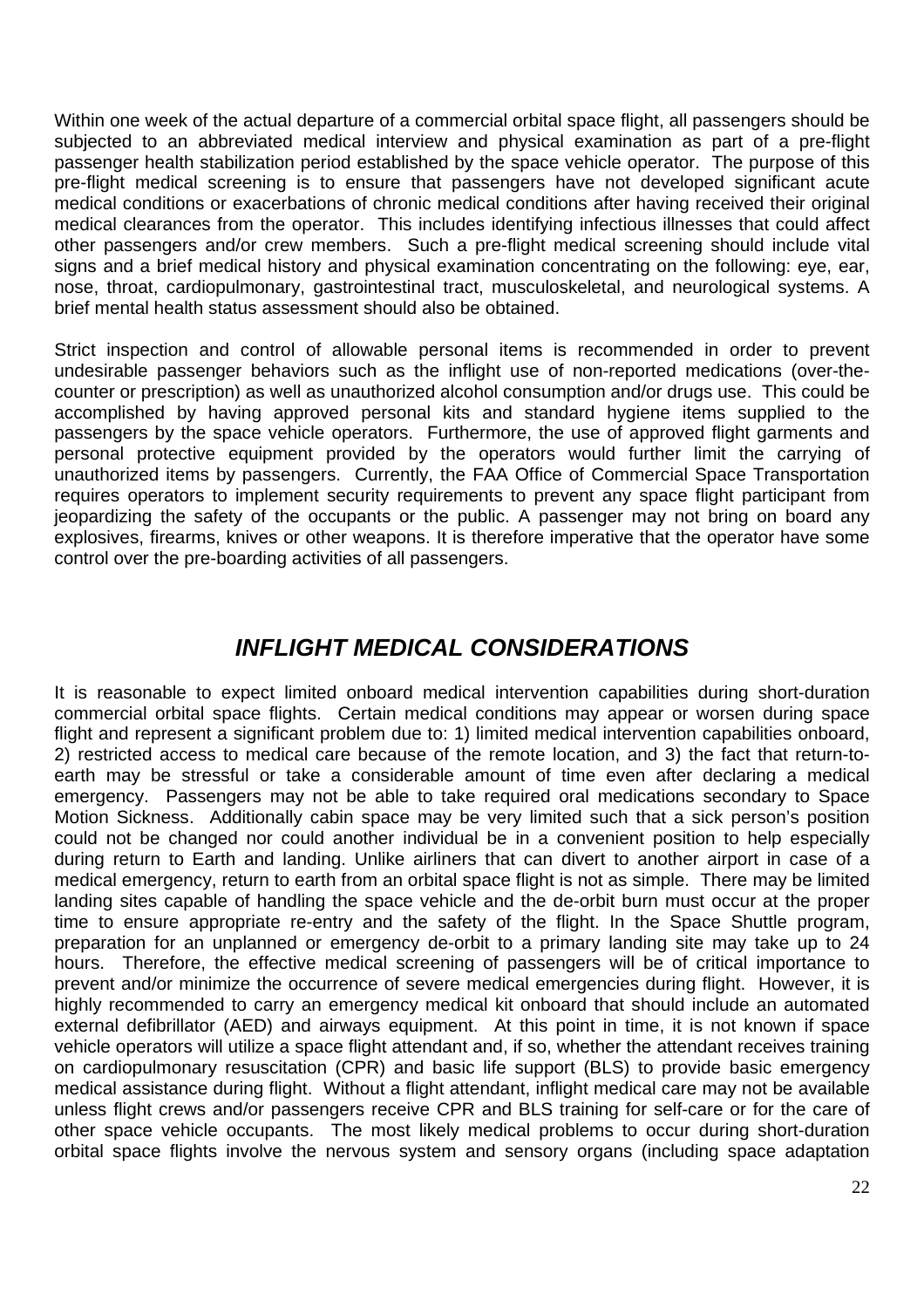syndrome), digestive system, injuries and trauma, musculoskeletal system and connective tissue, and skin and subcutaneous tissue.

As mentioned previously in this report, it is possible to consider a scenario where a disabled or diseased passenger wishes to pay for additional seats (or even an entire flight) to fly with his/her full medical team and the required medical equipment and supplies. Although feasible, this would be a logistically complex and operationally difficult flight to accomplish.

**Commercial space vehicle operators may decide** to implement **a process for** non-invasive biomedical monitoring (during the launch, the entire flight and the immediate post-landing period) of **some** passengers **who were granted medical waivers to participate in short-duration orbital space flights**. **The implementation of such a biomedical monitoring process represents an additional tool that could be used to support the decisions made by the operator's medical staff to grant waivers to some passengers with more complex medical conditions. Another benefit of conducting biomedical monitoring would be to provide space vehicle operators with additional medical data that could be used** for continual improvement of health risk management techniques applicable to the medical evaluation **and granting of medical waivers to** future prospective passengers. Some of the basic physiological parameters **that could be** monitored **may**  include body temperature, heart rate, ambulatory electrocardiography, blood pressure, respiratory rate, transcutaneous arterial oxygen saturation ( $PSaO<sub>2</sub>$ ) and carbon dioxide partial pressure ( $PaCO<sub>2</sub>$ ). **Any** monitoring equipment **used for this purpose** should be fully portable, light and compact, selfpowered, capable of automated data collection/sampling and data storage capability, non-invasive, minimally intrusive on the wearer, **and should not interfere with or be affected by the space vehicle electrical equipment/systems.**

Other inflight health issues to be addressed by commercial space vehicle operators include nutrition, hydration, personal hygiene, sleeping, and physical fitness.

## *POST-FLIGHT MEDICAL CONSIDERATIONS*

The most likely post-flight passenger medical issues to be expected involve the nervous system and sensory organs (including motion sickness and postural instability), digestive system, injuries or trauma occurred during flight, musculoskeletal system and connective tissues, skin and subcutaneous tissues, and post-landing orthostatic intolerance. Passengers should be instructed on the early identification and proper medical handling of delayed symptoms if they occur. Post-flight care may be required if prophylactic medication is administered during flight. A period of post-flight monitoring and/or rehabilitation may be required before a full ''return to duty'' is permitted, including the operation of any machinery such as driving a car or flying an aircraft.

Passenger medical debriefs post-flight are highly recommended, not only for collection of critical medical data, but also for the resolution and/or follow up of any health issues resulting from space flight. A practical tool to facilitate and standardize these post-flight debriefs would be a medical questionnaire to be completed by all passengers.Because the manned commercial space flight industry is in its embryonic stage, all medical information collected on orbital space passengers (particularly those who fly with medical waivers) **could be used to establish company-owned** space passenger medical databases. **Such databases could support the development of outcome-based medical information support systems for continual improvement of health risk management techniques applicable to the medical evaluation and granting of medical waivers**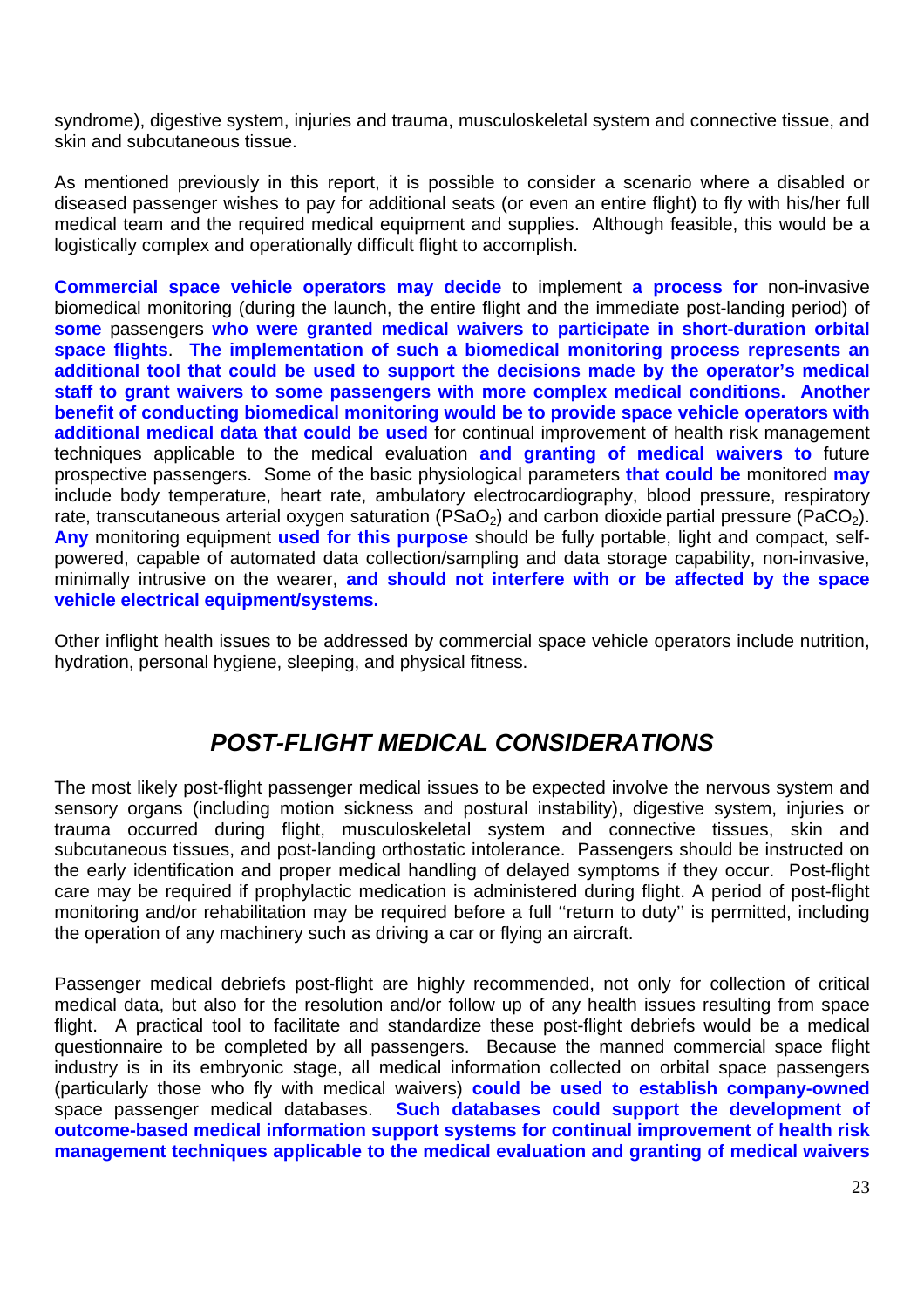**to future prospective passengers.** The database **could** include the results of the initial medical evaluation of passengers, any additional findings during the pre-flight medical evaluations, the results of the inflight biomedical monitoring **(if any)**, as well as any post-flight medical issues. All medical information collected and compiled into a **company** database **could** be de-identified **(if legally required)** in order to fully protect the individual medical-legal privacy rights of all passengers.

## *REFERENCES*

- 1. Antuñano, M.J, Baisden, D.L., Davis, J., Hastings, J.D., Jennings, R., Jones, D., Jordan, J.L., Mohler, S.R., Ruehle, C., Salazar, G.J., Silberman, W.S., Scarpa, P., Tilton, F.E., and Whinnery, J.E. "Guidance for Medical Screening of Commercial Aerospace Passengers" Federal Aviation Administration, Office of Aerospace Medicine, Washington, D.C. 2006. Technical Report No. DOT-FAA-AM-06-1
- 2. Futron Corporation. "Space Tourism Market Study: Orbital space travel & destinations with suborbital space travel" October 2002. Futron Corporation, 7315 Wisconsin Avenue, Suite 900W, Bethesda, MD 20814.
- 3. Rayman, R.B., Antuñano, M.J., Barker, C.O., Church, T.G., Garber, M.A., Hastings, J.D., Illig, P.A., Landry, R.R., McMeekin, R.R., Northrup, S.E., Rapmund, G., Ruehle, C., Ruiz, R.T., Saenger, A., and Schneider, V.S. "Medical Guidelines for Space Passengers" Aviat. Space. Environ. Med. 2001;72(10):948-950.
- 4. Rayman, R.B., Antuñano, M.J., Garber, M.A., Hastings, J.D., Illig, P.A., Jordan, J.L., Landry, R.R., McMeekin, R.R., Northrup, S.E., Ruehle, C., Saenger, A., and Schneider, V.S. "Medical Guidelines for Space Passengers – II" Aviat. Space. Environ. Med. 2002;73(11):1132-1134.
- 5 NASA Man System Integration Standards, NASA-STD-3000. July 1995.
- 6. Kanas, N. and Manzey, D. Space Psychology and Psychiatry  $(2^{nd}$  Edition). Microcosm Press, El Segundo (California) & Springer Publications, Dordrecht (The Netherlands), 2008.
- 7. Kanas, N., Sandal, G., Ritsher, J.B., Manzey, D., Gushin, V.I., et al. Psychology and Culture During Long-Duration Space Missions. Final Report, Study Group on Psychology and Culture During Long-Duration Space Missions, International Academy of Astronautics, 2006.
- 8. NASA Bioastronautics Data Book, NASA SP-3006. Second Edition. U.S. Government Printing Office, Scientific and Technical Information Office 1973.
- 9. Fundamentals of Aerospace Medicine (4<sup>th</sup> Edition). Edited by Jeffrey R. Davis, Robert Johnson, Jan Stepaneck and Jennifer A. Fogarty. Lippincott Williams & Wilkins. 2008.
- 10. Space Physiology and Medicine (2<sup>nd</sup> Edition). Edited by Arnauld E. Nicogossian, Carolyn Leach Huntoon, and Sam L. Pool. Philadelphia: Lea & Febiger. 1989.
- 11. Space Physiology. Edited by Jay C. Buckey Jr. New York: Oxford University Press. 2006.
- 12. Mackenzie I,Viirre E, Vanderploeg J.M., et al. ZeroG in a patient with advanced amyotrophic lateral sclerosis. *Lancet* 2007;370(9587):566.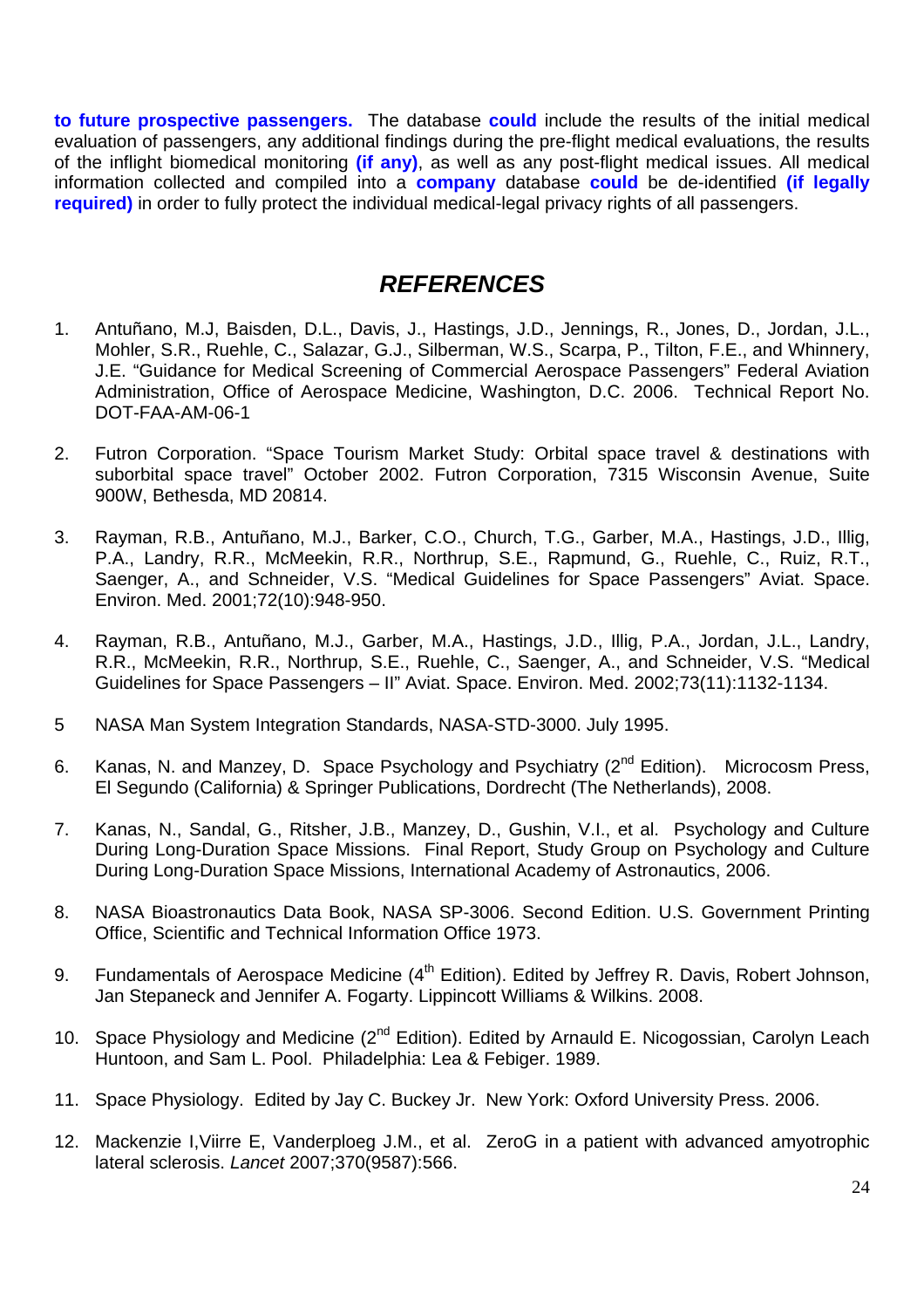- 13. Fundamentals of Aerospace Medicine (3<sup>rd</sup> Edition). Edited by Roy L. DeHart and Jeffrey R. Davis. Lippincott Williams & Wilkins. 2002.
- 14. Fundamentals of Space Medicine (1<sup>st</sup> Edition). Edited by Gilles Clément. Microcosm Press and Kluwer Academic Publishers. 2003.
- 15. Human Space Flight Mission Analysis and Design (1<sup>st</sup> Edition). Edited by Wiley J. Larson and Linda K. Pranks. The McGraw-Hill Companies Inc. – Space Technology Series.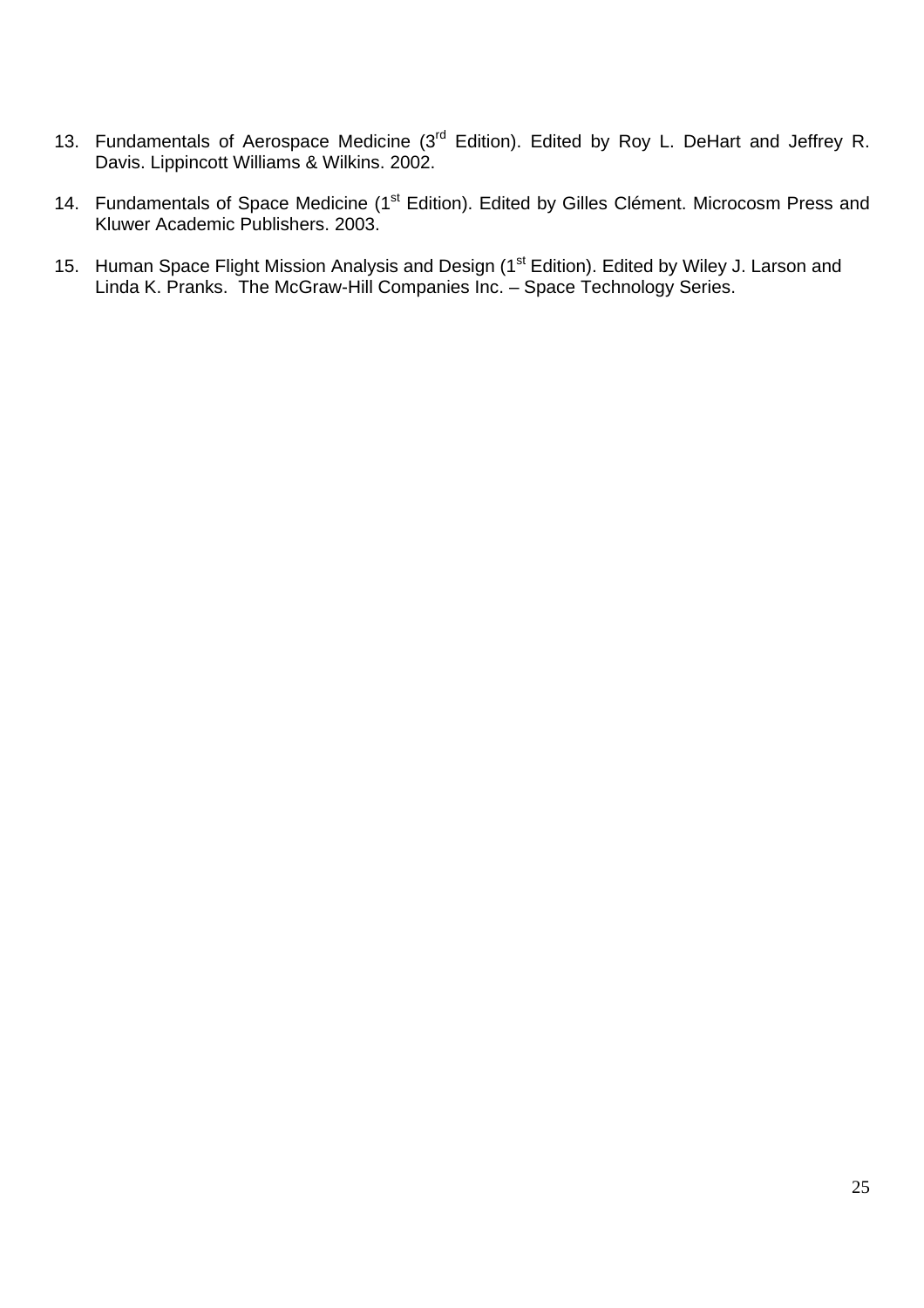## **COMMERCIAL SPACE VEHICLE OPERATOR MEDICAL LIABILITY ISSUES AND OTHER LEGAL ASPECTS**

## *ABSTRACT*

Any legal consideration concerning commercial orbital space flights has first to ask which law applies. Partly air law and partly space law can be applicable. In space law we have international as well as national legislation. Any licensing which is required for airplanes as well as space planes needs to be implemented either under the provisions of the Chicago Convention with its Annexes or in accordance with international space law and national space legislation. With regard to liability, international space legislation falls short of granting a claim to passengers against the space flight operator. If one argues that space flight participants are not involved in the general operation of a spacecraft, one could arguably apply the Liability Convention to these passengers. Taking examples, however, from national space legislation we see that e.g. under U.S. law the licensee must inform the space flight participant in writing about the risks of the launch and re-entry including the safety record of the launch/re-entry vehicle type. The space flight participant must provide written certification of compliance with the physical examination. A licensee is required to make a reciprocal waiver of claims with its contractors, subcontractors and customers. Personal insurance in the form of passenger life and passenger liability insurance policies may also help to reduce the risk of medical legal liability. Also importantly, each flight participant under U.S. law has to provide his/her written informed consent for participating in the space flight as well as a written certification of compliance with the physical examination, if such is required. Only competent persons can give informed consent. Thus, the respective flight participants must understand the proposed examination and make an informed decision. With regard to the status of space flight participants, it is up to now unclear what exact status they should possess. For space tourism activities to become a commercial reality there is a need to come up with international legislation for public access to space.

The thorough study of medico-legal aspects of commercial orbital space flights aims to fulfil four objectives:

- **Ensuring passenger / flight participant safety**
- Advancement of the commercial space flight industry
- **Development of the rule of law against medical requirements in a new field of space applications** and
- Guaranteeing certainty in medical and legal issues for commercial space flight operators.

This requires a consideration of the following legal issues: (1) the applicable law; (2) jurisdiction, authorisation and licensing; (3) liability for medical risk exposure; and (4) informed consent. This section will discuss these four issues in turn.<sup>1</sup>

### **1. Preliminary Issues: The Applicable Law**

A discussion of legal aspects pertaining to the field necessarily requires the consideration of which law applies. Since this study focuses on "Commercial Orbital Space Flights", it is assumed that international space law and the various national space legislations apply. It is important to note however, that depending on the method of launch, the altitude flown at any given time and the

 $1$  Hobe, S. and Cloppenburg J., "Towards a New Aerospace Convention? – Selected Legal Issues of 'Space Tourism'", (2005) Proceedings of the 47<sup>th</sup> Colloquium on the Law of Outer Space pp. 377 – 385; Hobe, S., "Legal Aspects of Space Tourism", (2007) 85 Nebraska Law Review (forthcoming)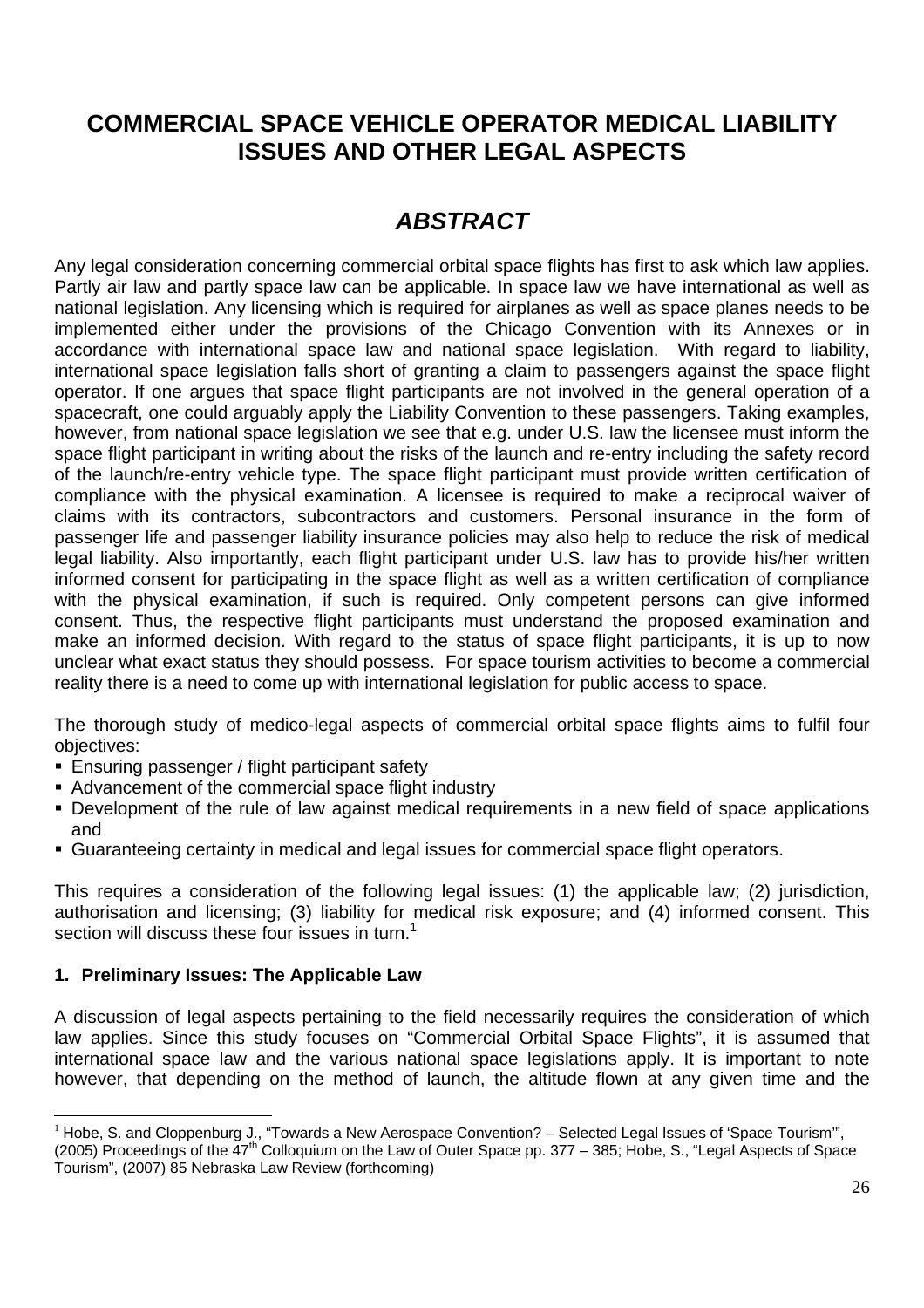function of the flight, certain aspects of air law may also apply.<sup>2</sup> In such cases, medical liability laws pertaining to aircraft are applicable. This study considers only that part of the flight that is "orbital", and therefore space law is the applicable law. From this perspective, applicable laws include international space law and national space legislation.

### **1.1. International Space Law**

The written corpus of international space law consists of five basic United Nations (UN) treaties, as well as a host of UN General Assembly resolutions. Of these, documents pertinent to this study are the 1967 Treaty on Principles Governing the Activities of States in the Exploration and Use of Outer Space, including the Moon and other Celestial Bodies ("Outer Space Treaty"), the 1972 Convention on International Liability for Damage Caused by Space Objects ("Liability Convention") and the 1976 Convention on Registration of Objects Launched into Outer Space ("Registration Convention").

### **1.2. National Space Legislation**

National legislation provides the method through which international laws may be implemented and enforced, especially on commercial service providers. As such, the applicable national legislation of the relevant State would apply on commercial orbital space flights. The mechanism of such implementation is through the jurisdiction, authorisation and licensing provided for in these national legislations. At the time of writing, there is only one State that has an elaborated legislation relating to medical safety guidelines for passengers on commercial orbital space flights – the United States of America.

### **2. Jurisdiction, Authorisation and Licensing**

Jurisdiction is the authority to make practical binding pronouncements on legal matters and to administer justice within a defined area of responsibility. Jurisdiction is an important legal concept because it determines which authority may exercise its power over an entity, and the extent to which that power may be exercised. States have the general jurisdiction to prescribe applicable national laws and to enforce them. States usually require operators to apply for authorisation and licenses to conduct space activities. These mechanisms of authorisation and licensing allow States to supervise the activity and to ensure that the applicable law is enforced.

Registration of the space flight vehicle and consequently the exercise of quasi-territorial jurisdiction on board is decisive for the determination of the legal régime applicable on board. Under international space law, a space object is to be registered by the "launching State" in accordance with Article II of the Registration Convention. Where more than one State is involved in the launch, an agreement between the parties is required in order to determine which State shall register the launched space object. The State of registry pursuant to Article VIII of the Outer Space Treaty "shall retain jurisdiction and control over such object, and over any personnel hereof, while in outer space". Thus, subject to certain restrictions in the Outer Space Treaty, the State of registry has jurisdiction over the space flight vehicle, including the application of its national laws.

A space flight vehicle is a space object, requiring authorisation under international and national space law. Participation in commercial space flight has occurred to a very limited extent so far. As such, the

<sup>&</sup>lt;u>2</u><br><sup>2</sup> The application either of air law or space law depend on whether the flight takes place in airspace or in outer space. There is no clear physical line between airspace and outer space, and the views concerning legal demarcation take different approaches ("functional" vs. "spatial"). It is beyond the scope of this study to consider this debate. A good summary of the various demarcations of outer space (for medical, legal, propulsion, administrative and engineering purposes) can be found in C. Laymance, "Science of Space", (1993), *Space and Missile Orientation Course*, Vanderberg Air Force Base CA: 30<sup>th</sup> Operations Support Squadron, 1 – 3.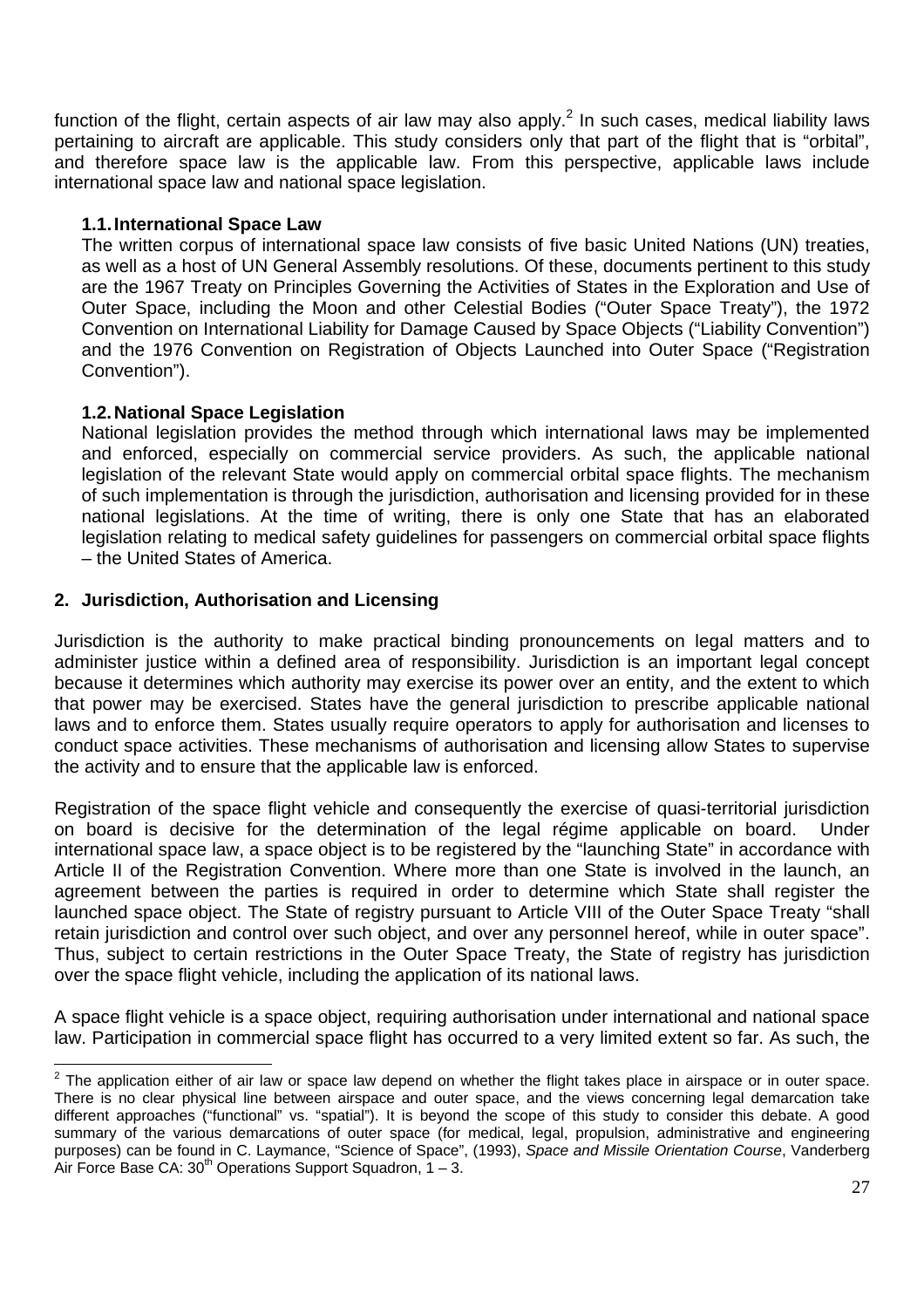legal environment for the authorisation of such commercial space flight activities, and the medicolegal standards of such flights, is still at a nascent stage.

Article III of the 1972 Liability Convention makes a "launching State" liable for damage caused to persons on board a space object where the damage is due to its fault or the fault of persons for whom it is responsible. Article I(c) defines a "launching State" as a State which launches or procures the launch of a space object, or a State from whose territory or facility a space object is launched. Further to this, Article VI of the 1967 Outer Space Treaty makes States Parties "bear international responsibility" for activities in outer space, even where such activities are carried out by nongovernmental entities. Such activities require "authorisation and continuing supervision" by the appropriate State. This obligation is generally fulfilled through a licensing process. It is significant to note however, that these treaties do not require States to adopt safety and certification standards for crew, vehicles or passengers.

It must be noted that a lack of safety regulations could result in international liability under the Liability Convention. Therefore, it is likely that the State of registration of the space vehicle operator, the State of registration of the space flight vehicle, and the State that launches or procures the launch of the space flight vehicle, would have license requirements in domestic legislation that demand adherence to medico-legal requirements for passenger health and safety. Thus far, no rule of customary international law has been developed regarding passenger safety or medico-legal liability in relation to commercial orbital space flights due to a lack of clear practice and the belief that such practice is obligatory.<sup>3</sup> Minimum regulation and general compliance to minimum passenger safety standards appear to be sufficient. $4$ 

### **3. Liability for Medical Risk Exposure**

Liability is the legal doctrine that makes a person or entity responsible to pay compensation or make reparation for any damage incurred to a victim. Liability includes third party liability and contractual liability. Third party liability provides for compensation where damage is done to the person or property of third parties, and is regulated by principles of international and national space legislation. For example, if a piece of the space vehicle were to break off during launch and injure a third party, international legislation provides for compensation by the launching State of that vehicle to the victim. Contractual liability refers to compensation payable due to the breach or non-fulfilment of terms in a legal agreement. Contractual liability is regulated by the place and forum of law chosen by the contract concluded between the parties concerned. For example, the sale of a ticket for a seat onboard a space vehicle is concluded by a contract between the space flight provider and the flight participant. If either party breaches the terms of the contract, that party would be liable to pay compensation. Such compensation would be regulated by the law of the place of jurisdiction stated in the contract.

Commercial orbital space flight as an industry is at its infancy and understandably risk-adverse in terms of medico-legal liability. Sources where such liability may stem from include international law, national legislation and contract and tort / delict laws at national level. Methods to reduce exposure to such medico-legal liability include contractual waivers of liability and insurance.

### **3.1. Passenger Liability at International Law**

<sup>&</sup>lt;sup>3</sup> I. Brownlie, Principles of Public International Law, (2003), 6<sup>th</sup> ed., p. 4 et seq<br><sup>4</sup> B. Jokhu, FAA Bogulation of Crow and Bossenger Sefety Aboard Bougable

<sup>&</sup>lt;sup>4</sup> R. Jakhu, FAA Regulation of Crew and Passenger Safety Aboard Reusable Launch Vehicles, (November 2001), Term Essay 1 (496-491A), (unpublished), p.14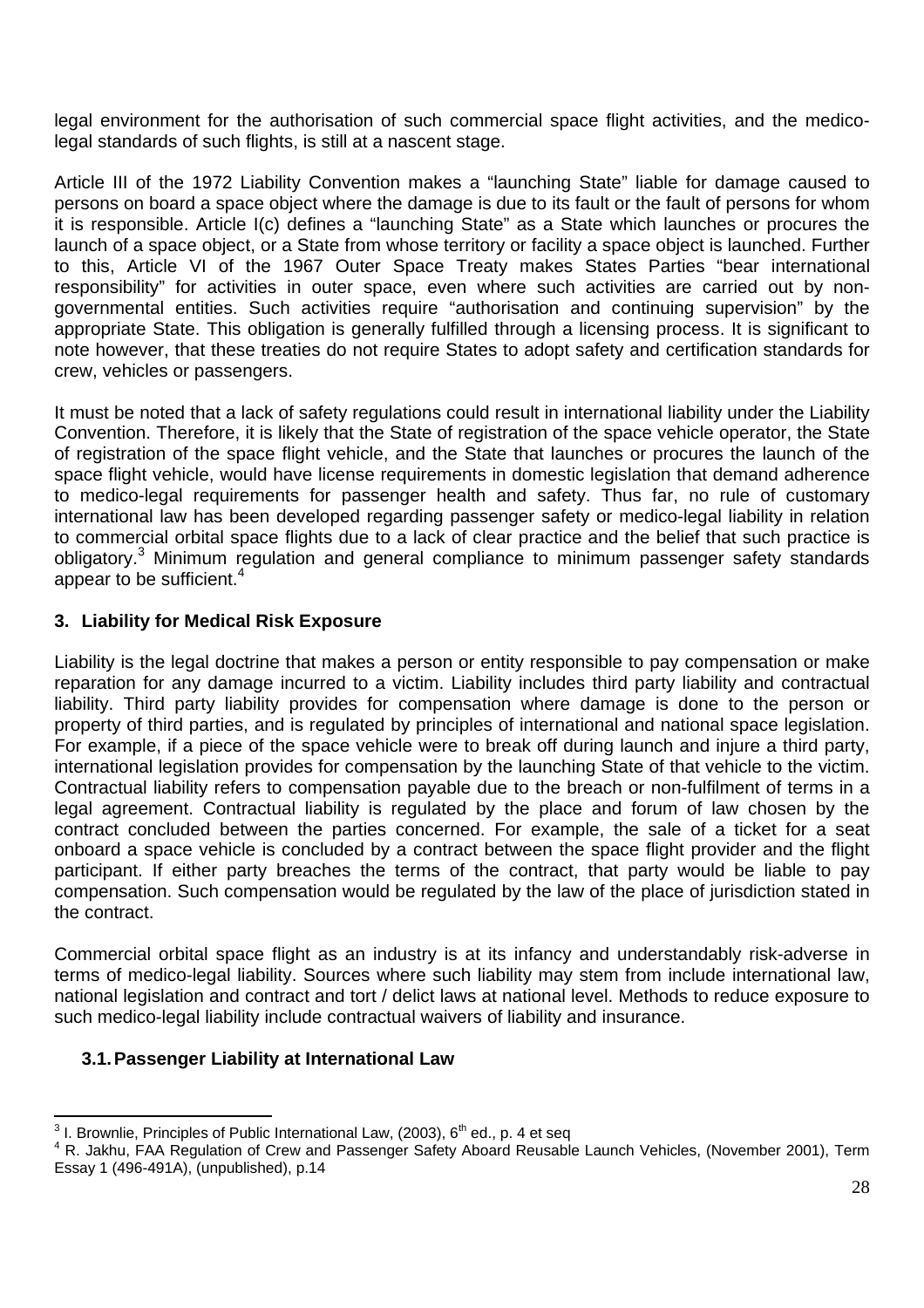Passengers can potentially raise claims against the space vehicle operator, other passengers, the vehicle manufacturer, and against the relevant launching State(s).

A régime of fault-based liability of the "launching state" is established by the 1972 Liability Convention for damage caused by a space object elsewhere than on the surface of the Earth to a space object of another launching state or to persons or property on board such space object. Under Article VII of the same Convention however, its provisions do not apply to passengers who are nationals of the launching state of the space object or to passengers who are not nationals of that launching state but participating in the operation of its space object.

Arguably, space flight participants are not involved in the general operation of the spacecraft. Thus, it could be argued that the Liability Convention may apply to those passengers. However, space flight remains "inherently risky"<sup>5</sup> and is "far from being routine, or even a mode of transportation per se<sup>"6</sup>. Passengers of a space flight voluntarily put themselves at high risk by participating in a space mission. As such, it has been argued that passengers are not protected by the provisions of the Liability Convention and cannot claim compensation therefrom.<sup>7</sup> This exclusion has been criticised, since the protection of passengers is paramount for the success of the industry.<sup>8</sup> If the Liability Convention is inapplicable, liability may be established according to national laws.

### **3.2. Passenger Liability at National Law**

At present there is no international legislation that regulates passenger liability. National legislation however, may be used as a source for formulating international legal rules, especially where such legislation is adopted by States whose interests are specially affected by the particular issue at hand. In this regard, the United States of America has established the most sophisticated national space legislation. The regulation of reusable launch vehicles (RLV) by the Federal Aviation Administration (FAA) was governed by the 1998 Commercial Space Launch Act (Title 49 of the US Code, Chapter 701) and the Final Rule of the Commercial Space Transportation Reusable Launch Vehicle and Reentry Licensing Regulations.<sup>9</sup>

In 2004, the United States enacted the Commercial Space Launch Amendment Act ("CSLAA" – amending Chapter 701 of Title 49 U.S.C.), with the objective "to encourage the development of a commercial space flight industry".<sup>10</sup> The Act defines "space flight participants" as "individual[s], who [are] not crew, carried within a launch vehicle or re-entry vehicle", providing for additional licence requirements "for a launch vehicle carrying a human being for compensation".

On 11 February 2005 the FAA published the Draft Guidelines for Commercial Sub-orbital Reusable Launch Vehicle Operations with Space Flight Participants.<sup>11</sup> On 29 December 2005 it released a notice of proposed regulations on "Human Space Flight Requirements for Crew and

 5 Federal Register, December 29, 2005, Vol. 70, No. 249, p. 77269.

<sup>6</sup> M. S. Kelly, Northrop-Grumman/Xon Tech, Statement to the Commercial Space Launch Activities Act of 2003, H.R. 3245, 108th Cong. (5 Nov. 2003). 7

P. Malanczuk, Haftung, in: K.-H. Böckstiegel (ed.), Handbuch des Weltraumrechts, Köln et al. 1991, p. 755 (791); E.

Wins, Weltraumhaftung im Völkerrecht, Berlin 2000, pp. 126 et seq.<br>8 R. Jakhu/ R. Bhattacharya, Legal Aspects of Space Tourism, 45 Proc. Colloq. L. Outer Space 2002, p. 112 (129).

For an account of the RLV Regulatory Regime according to the CSLA and the Final Rules, see C. T. Ryabinkin, Let there be Flight: It's Time to Reform the Regulation of Commercial Space Travel, 69 J. Air L. & Com. 101.<br><sup>10</sup> 49 U.S.C. 70105a(c). On the objectives of the CSLAA, see S. H. Bromberg, Public Space Travel - 2005: A Legal

Odyssee into the Current Regulatory Environment for United States Space Adventurers Pioneering the Final Frontier, 70 J. Air L. & Com. 639, 658 *et seq.*<br><sup>11</sup> In the following referred to as FAA Draft Guidelines.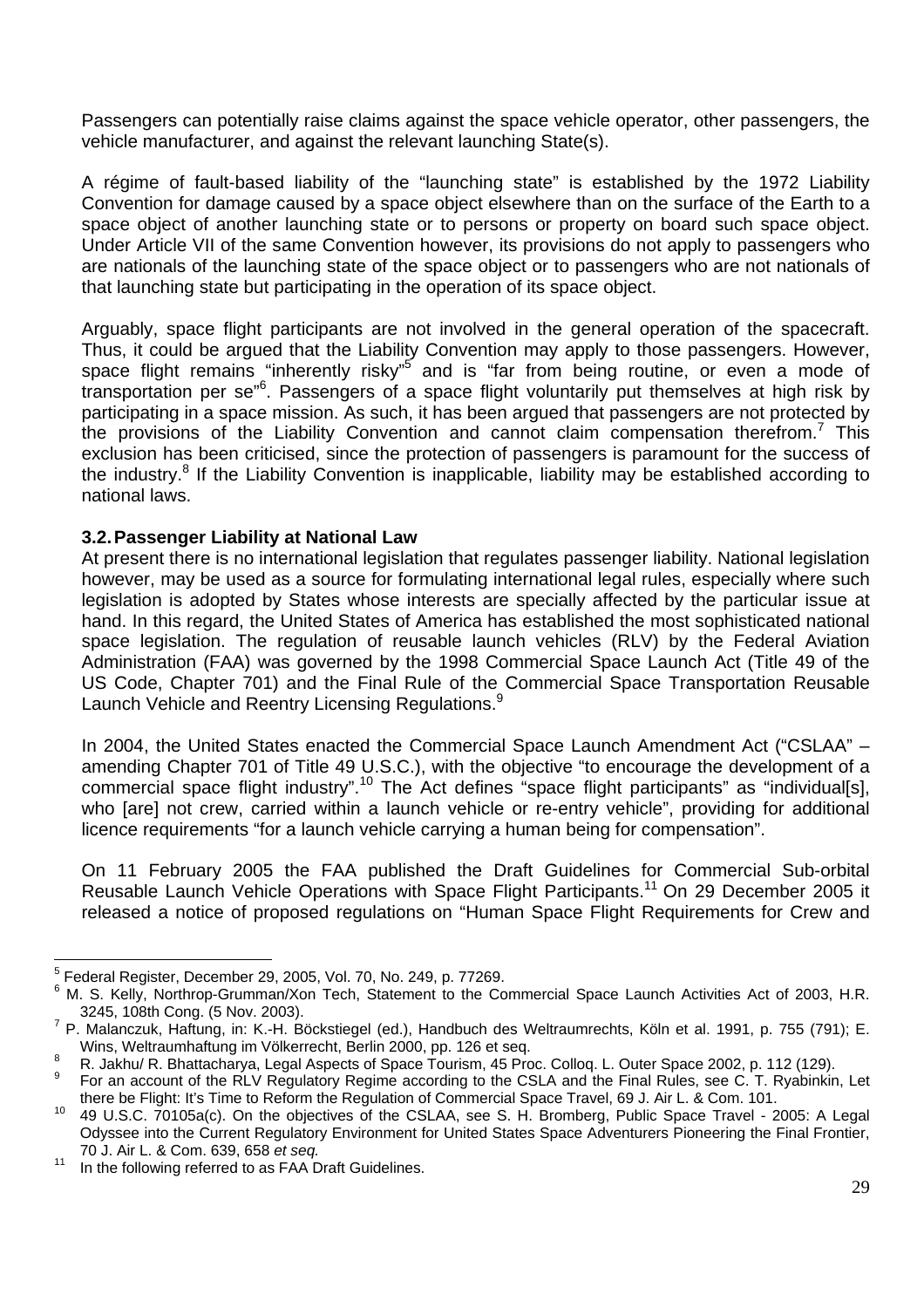Space Flight Participants".<sup>12</sup> The final regulations were issued on December 15, 2006, and became effective on February 13, 2007.<sup>13</sup>

Under the CSLAA a licence is required for the launch of a launch vehicle or the operation of a launch site or reentry site, or for the reentry of a reentry vehicle, either in the United States or by a US citizen. The licence requirements are set out in 49 U.S.C. 70105(b). For launch vehicles carrying a human being for compensation or hire, additional licence requirements necessary to protect the health and safety of crew or space flight participants may be prescribed, but only by means of final regulations.

According to 49 U.S.C. 70105(b)(5)(A), the licensee must inform the space flight participant in writing about the risks of the launch and re-entry, including the safety record of the launch/re-entry vehicle type. Moreover, the space vehicle operator must disclose that participation in space flight may result in death, serious injury, or total or partial loss of physical or mental function. The space flight participant must be given an opportunity to ask questions orally before flight. On the basis of this information, each space flight participant has to provide written informed consent to participate in the launch and re-entry. The written consent must state that the space flight participant understands the risk and takes the flight voluntarily. Moreover, the written consent must identify the specific launch vehicle and be signed and dated by the space flight participant.

The space flight participant must also provide written certification of compliance with the physical examination, if so required. However, the FAA in its final rules does not require that a space flight participant undergo a physical examination.<sup>14</sup> The FAA Draft Guidelines do however recommend that space flight participants obtain an evaluation of their medical history to determine whether a physical examination might be appropriate.15 The memorandum "Guidance for Medical Screening of Commercial Aerospace Flight Participants" of 31 March 2003 provides guidance for the medical assessment.

### **3.3. Liability of the Space Vehicle Operator to the Passenger under Tort / Delict and Contract Law**

The applicable law in the context of tort / delict and contractual liability for acts committed on board the space flight vehicle is determined in accordance with the law of the state of registration of the space vehicle after take-off or launch and before landing. Passenger liability can be established by contract or delict/tort if the applicable national law so provides.

Contracts should contain a choice-of-law provision. With respect to tort / delicts, in many jurisdictions such claims are subject to the *lex loci delicti* rule, the law of the "place of the wrong" being applicable. Therefore in claims of tort / delict, *lex loci* should be judged in accordance with the law of the state of registration of the space object while in outer space or on the ground in that state or on the territory of undetermined sovereignty. The *lex loci delicti* rule has been criticised in its application to outer space, since outer space is not subject to national appropriation and therefore not subject to national law. Other criteria proposed in the determination of the applicable law include contractual stipulation, law of the plaintiff or defendant, or law of the forum.

### **3.4. Waivers of Liability**

 $12$ 

<sup>12</sup> Federal Register, December 29, 2005, Vol. 70, No. 249, p. 77262 *et seq.* 13 14 CFR Parts 401, 415, 431, 435, 440 and 460, Human Space Flight Requirements for Crew and Space Flight Participants; Final Rule, December 15, 2006, p. 75627.<br><sup>14</sup> 14 CFR Parts 401, 415, 431, 435, 440 and 460, Human Space Flight Requirements for Crew and Space Flight

Participants; Final Rule, December 15, 2006, p. 75626.<br><sup>15</sup> Sec. 8 FAA Draft Guidelines.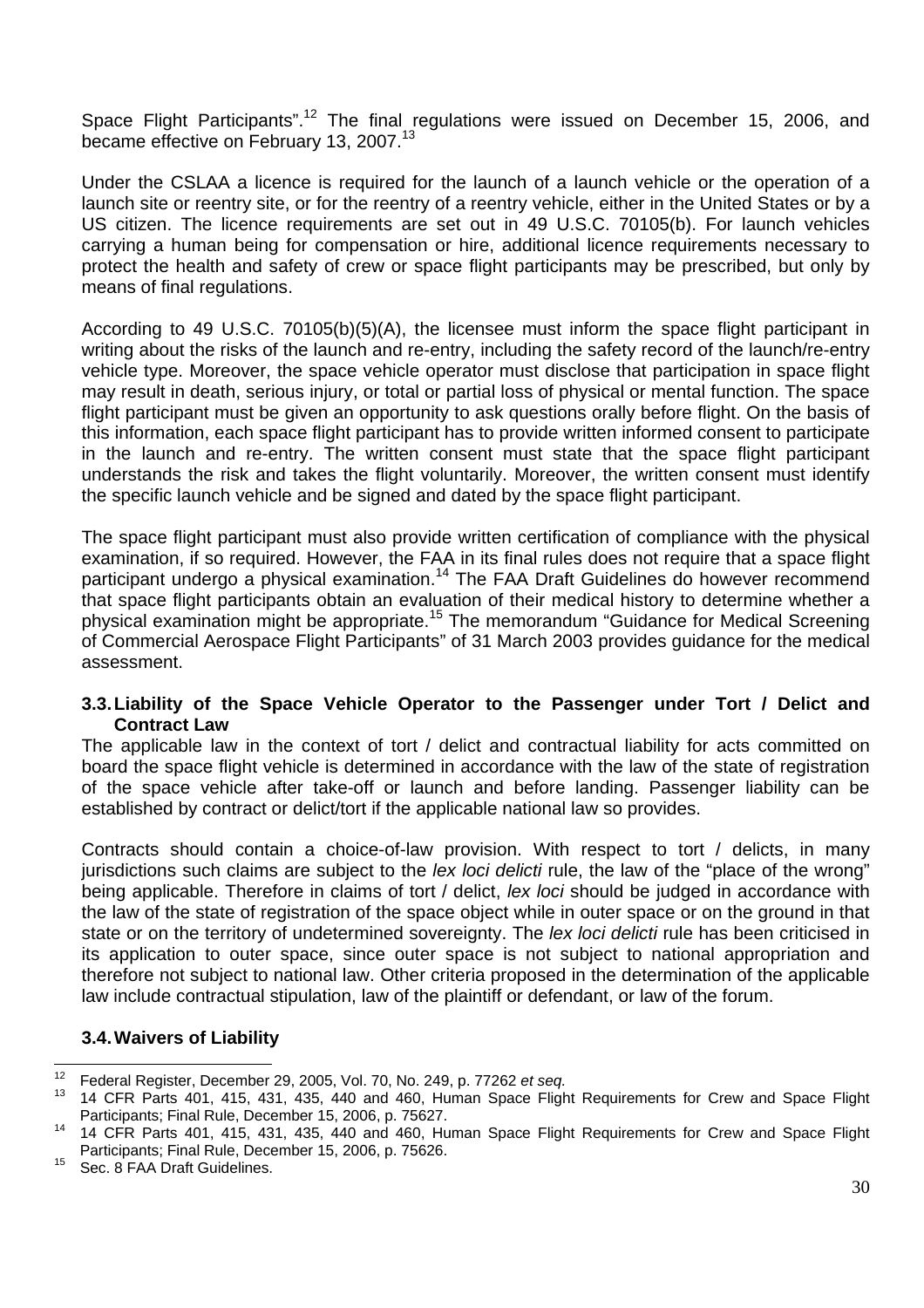Under 49 U.S.C. 70112(b)(1) of the 2004 CSLAA, the licensee is required to make a reciprocal waiver of claims with its contractors, subcontractors and customers. While the FAA final rule makes it clear that a space flight participant is not a customer, the space vehicle operator is not prevented by the CSLAA from making a waiver of liability part of the agreement with a space flight participant except in cases of gross negligence. This is in line with section 7 (a.)(7) of the FAA Draft Guidelines, which provide that the written informed consent to be signed by the space flight participant should not relieve the RLV operator of responsibility for gross negligence.

Additionally, 49 U.S.C. 70112(b)(2) requires that among others, licensees and space flight participants are to make a reciprocal waiver of claims with the US Government under which each party agrees to be responsible for property damage or loss it sustains, or for personal injury to, death of, property damage or loss sustained by its own employees or by space flight participants, if the damage results from an activity under the licence. Such waiver of claims only applies to any amount exceeding the insurance or to an amount exceeding USD\$ 100,000,000. Further, the space flight participant must hold harmless and indemnify the US Government and its agencies, servants, agents, subsidiaries, employees and assignees from and against liability, loss or damage arising out of claims brought by anyone for property damage or bodily injury, including death, resulting from licensed or permitted activities.

Legislative tendency seems to indicate that in order to stimulate space tourism industry, the parties' freedom of contract is upheld to the greatest extent possible. In this context it is also important to note that, while space flight remains inherently risky, the informed space tourists are voluntarily putting themselves at such high risk. Therefore, contractual waivers of liability, including in case of death of a space flight participant, would be recommended.

### **3.5. Insurance**

Another mechanism to reduce the risks of medico-legal liability is insurance in the form of passenger life and passenger liability insurance policies. A life insurance policy is a contract in terms of which the insurer undertakes to pay a certain sum of money on the death of the insured.16 Russian authorities apparently required the two space tourists *Tito* and *Shuttleworth* to obtain life insurance, which were made available by the Russian insurance companies *Avicos* and *Megaruss*. 17 An insurance market is thus already developing. Passenger liability insurance protects the space vehicle operator against its legal liability to passengers. Insurers undertake to pay on behalf of the insured entity all sums which the insured shall become legally liable to pay as damages.

### **4. Informed Consent**

As mentioned above, each space flight participant has to provide his/her written informed consent to participate in the space flight as well as written certification of compliance with the physical examination, if such is required. If the physical examination is to be undertaken by a medical practitioner, whether associated with the commercial space flight company or otherwise, informed consent must be obtained from the participant for such an examination.

<sup>16</sup> 

R. D. Margo, Aviation Insurance, 3rd ed., London et al. 2000, § 18.01, p. 307.<br>17. http://www.space.com/missionlaunches/shuttleworth\_insurance\_020208.html (date accessed: 12.11.2003); L. J. Smith K.-U. Hörl, Legal Parameters of Space Tourism, IAC-03-IISL-1.109, p. 7; W. Kowal, Legal Prerequisites, Astrium/EADS Working Paper, Bremen 2002 (unpublished), p. 31.